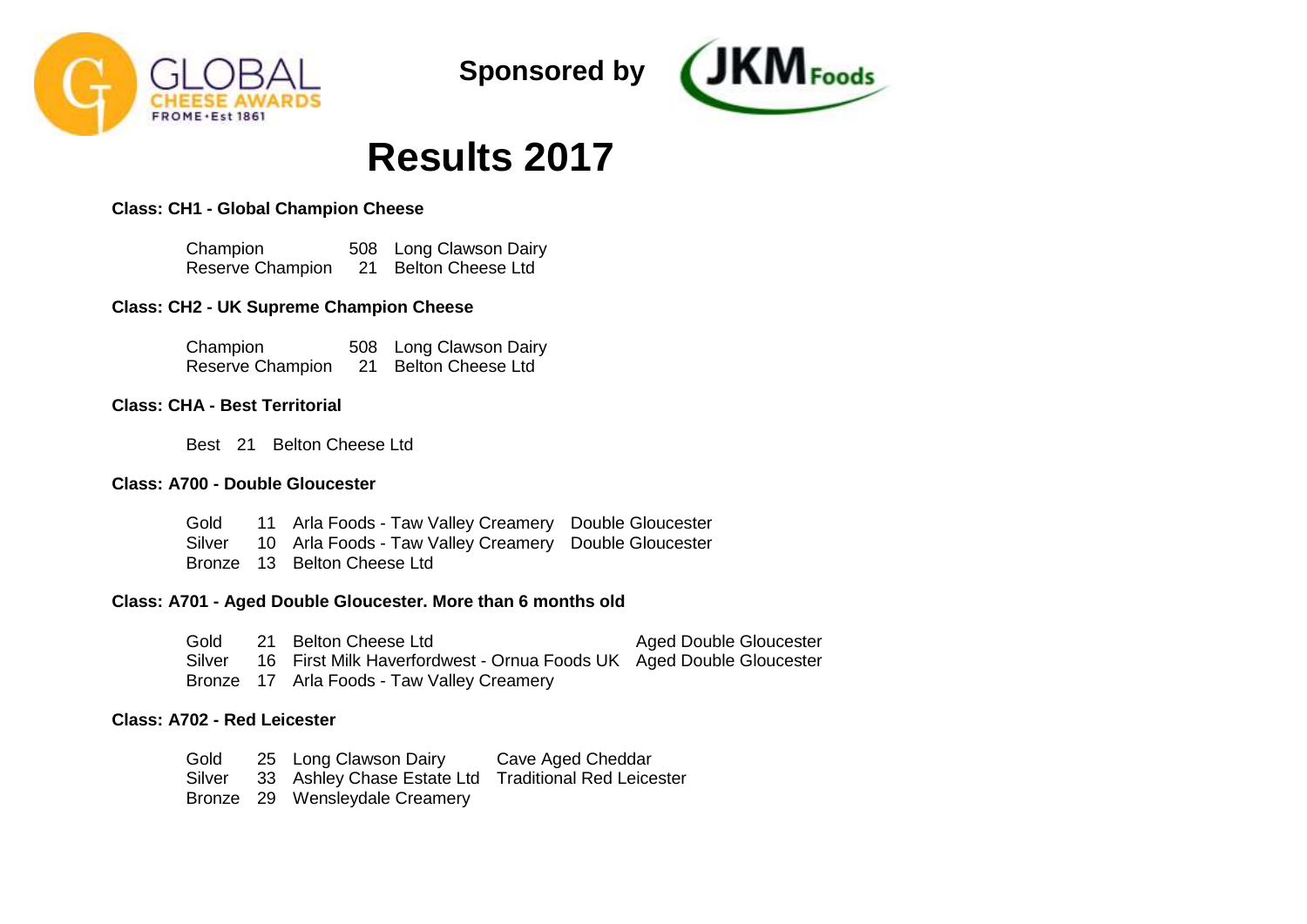



# **Results 2017**

### **Class: A703 - Aged Red Leicester. More than 6 months old**

| Gold          | 36 Long Clawson Dairy                                | Aged Red Leicester |
|---------------|------------------------------------------------------|--------------------|
| Silver        | 42 Belton Cheese Ltd                                 | Aged Red Leicester |
|               | Highly Commended 38 Arla Foods - Taw Valley Creamery |                    |
| <b>Bronze</b> | 39 Arla Foods - Taw Valley Creamery                  |                    |

### **Class: A704 - Lancashire - Crumbly**

| Gold | 46 Wensleydale Creamery     | Crumbly Lancashire                                                       |
|------|-----------------------------|--------------------------------------------------------------------------|
|      | Silver 47 Belton Cheese Ltd |                                                                          |
|      |                             | Bronze 48 Butlers Farmhouse Cheeses Butlers Farmhouse Crumbly Lancashire |

## **Class: A705 - Lancashire - Creamy**

Gold 49 Butlers Farmhouse Cheeses Mrs Butlers Creamy Lancashire

### **Class: A706 - Lanceshire - Tasty**

Gold 50 Butlers Farmhouse Cheeses Trotter Hill Tasty Lancashire

#### **Class: A707 - Cheshire**

Gold Silver Bronze 52 Wensleydale Creamery Cheshire51 Wensleydale Creamery Cheshire 53 Belton Cheese Ltd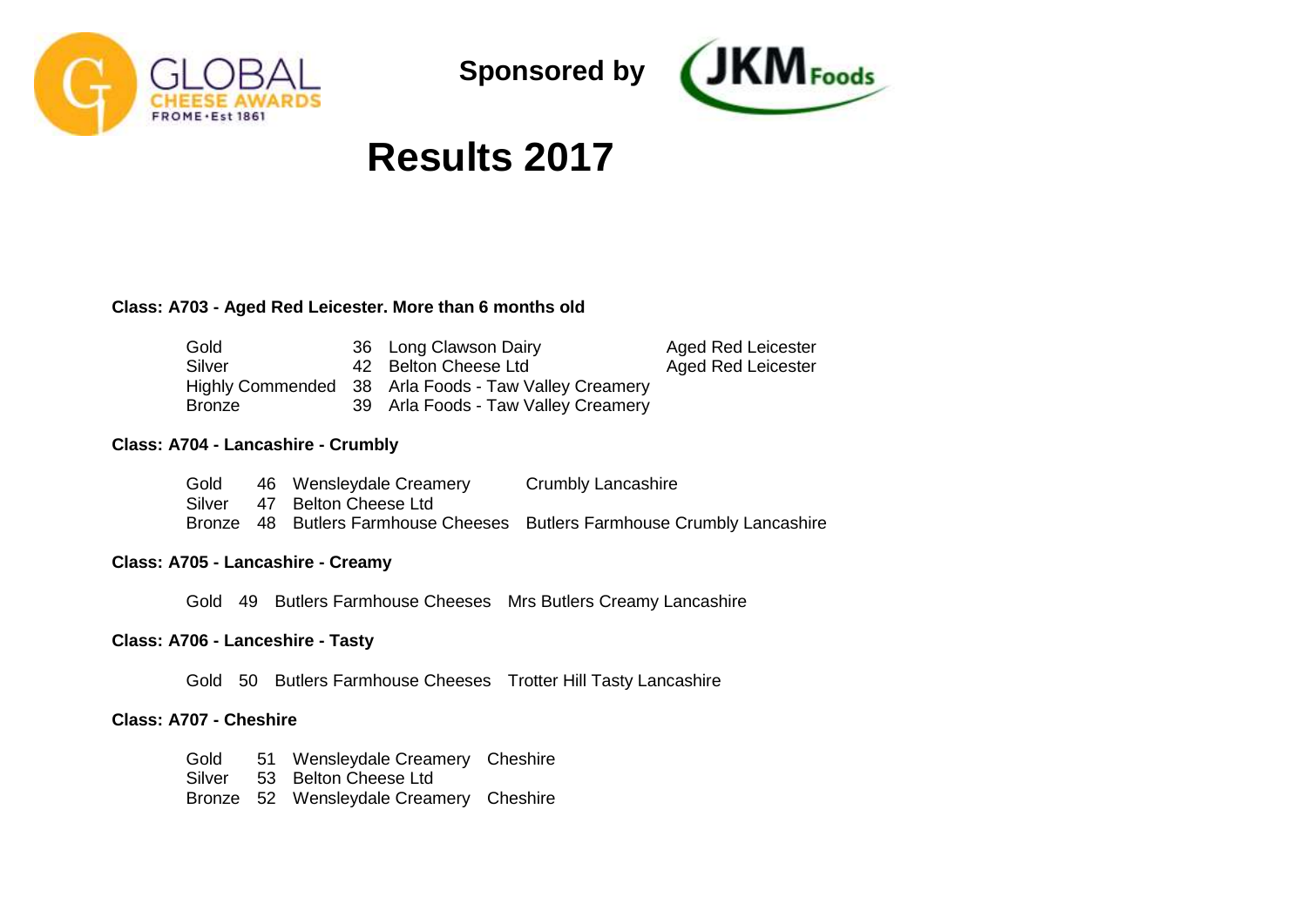



Gorwydd Caerphilly / Caerphilly / Unpasteurised

# **Results 2017**

# **Class: A708 - Caerphilly**

Gold Silver 55 Belton Cheese Ltd 56 South Caernarfon Creameries

Bronze 54 Trethowan's Dairy Ltd

### **Class: A709 - Wensleydale**

| Gold   | 60 Belton Cheese Ltd                          | Yorkshire Wensleydale |
|--------|-----------------------------------------------|-----------------------|
| Silver | 57 Wensleydale Creamery Yorkshire Wensleydale |                       |
|        | Bronze 58 Wensleydale Creamery                |                       |

#### **Class: CHB - Best Soft Speciality Cheese**

Best 712 Sartori Company Sartori Limited Edition Pastorale Blend

# **Class: B710 - Best Soft Cheese made with 100% Channel Island Cows Milk**

Gold 63 Sharpham Partnership Ltd goddess Silver 64 Longman, Mr R

#### **Class: B711 - Soft Cheese from Raw Milk**

Gold 65 Eurilait Silver 67 Abergavenny Fine Food Co Abergavenny Soft British Goats Cheese Camembert de Pays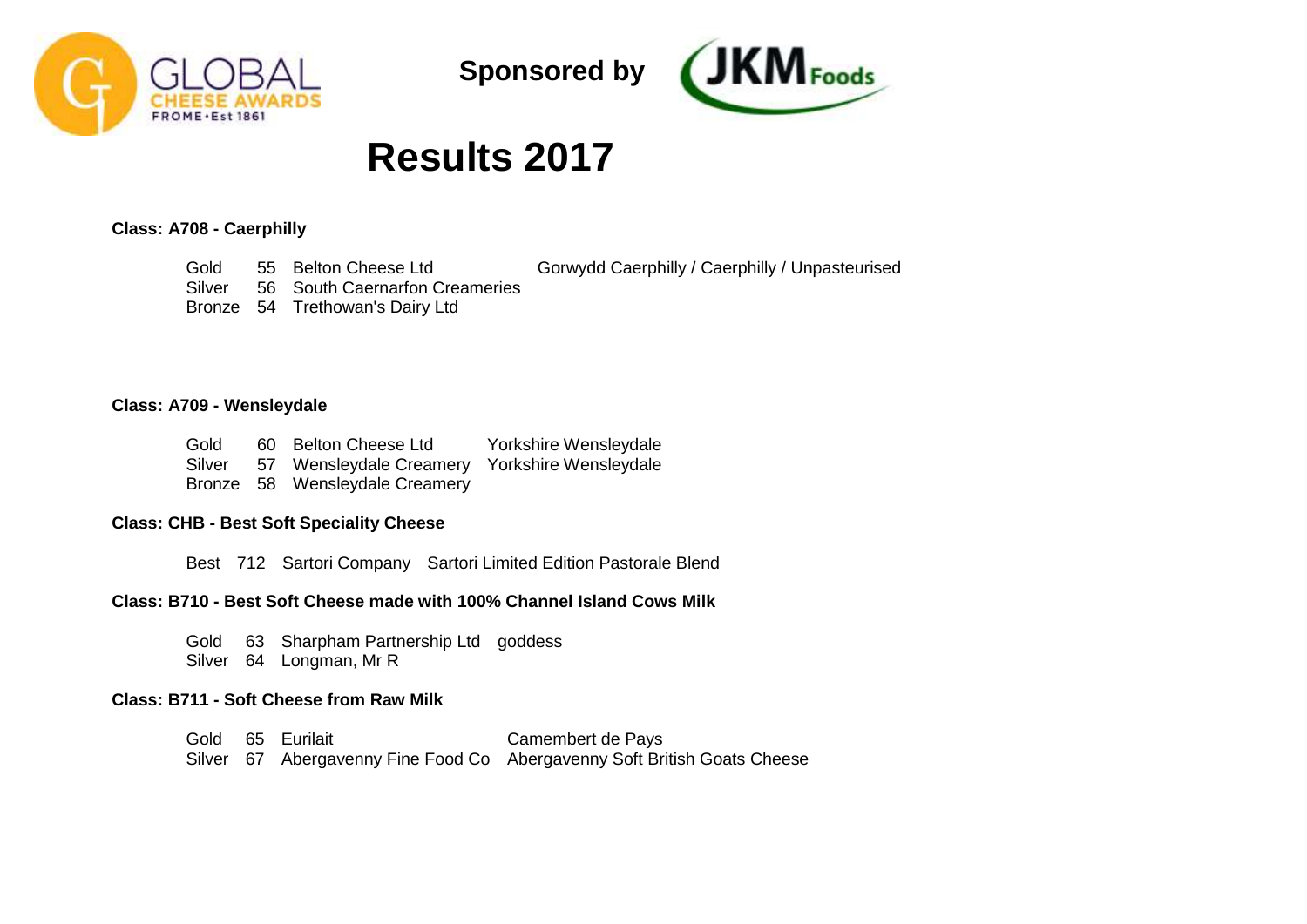



# **Results 2017**

**Class: B712 - Single Speciality Cheese Soft**

| Gold                                   |                      | 90 Lubborn Cheese Ltd Somerset Brie 2.35kg |
|----------------------------------------|----------------------|--------------------------------------------|
| Silver                                 | 69 Eurilait          | Brier de Pays                              |
| Highly Commended 83 Fine Italian Foods |                      | Burrata                                    |
| Bronze                                 | 79 Elite Imports Ltd | Rougette Bavarian Red                      |

# **Class: B713 - Best Soft Buffalo Milk Cheese**

| Gold   | 94 Castelli UK Ltd        | Mozzarella di Bufala PDO                               |
|--------|---------------------------|--------------------------------------------------------|
| Silver |                           | 96 Fine Italian Foods Mozzarella di Bufala Campana PDO |
|        | Bronze 95 Italia Formaggi | italian/soft cheese/ Mozzarella di Bufala              |

# **Class: B714 - Best Mixed Milk Soft Cheese - State milk type and cheese variety**

| Gold | 99 Hijos de Salvador      | BLENDED CHEESE MILK/HARD CHEESE/BLENDED CHEESE MILK 12 |
|------|---------------------------|--------------------------------------------------------|
|      | Silver 98 Rodriguez, S.A. | <b>MONTHS</b>                                          |
|      | Hijos de Salvador         | BLENDED CHEESE MILK/HARD CHEESE/BLENDED CHEESE MILK    |
|      | Rodriguez, S.A.           |                                                        |

# **Class: 715 - Best Spreadable Cheese - Plain**

| Gold                | 104 Abergavenny Fine Food Co                                | Abergavenny Soft British Goats Cheese |
|---------------------|-------------------------------------------------------------|---------------------------------------|
| Silver              | 101 Vandersterre Groep International B.V. Prima Donna crème |                                       |
| Bronze 100 Eurilait |                                                             | Paysan Breten Full Fat Soft Cheese    |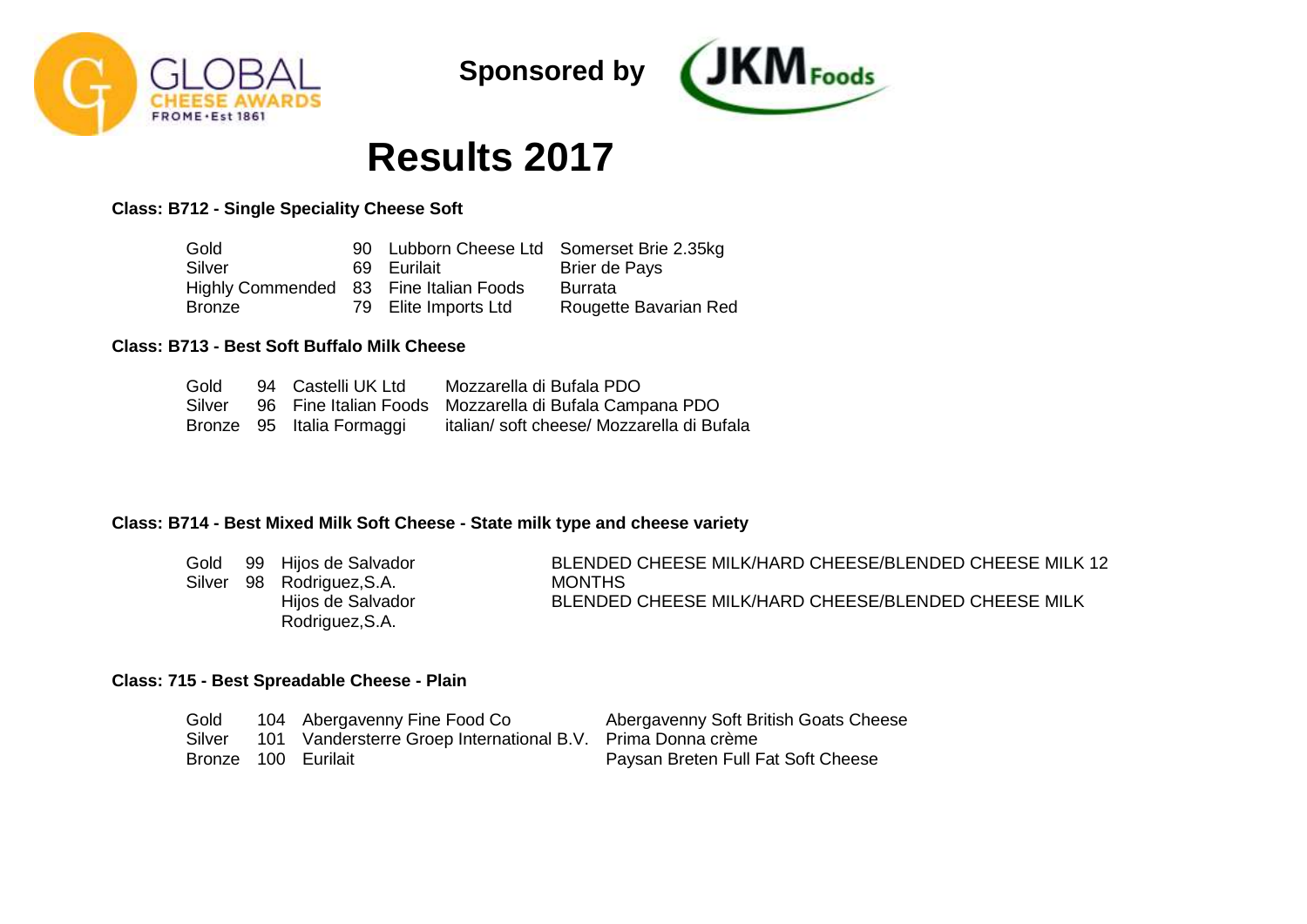



# **Results 2017**

### **Class: 716 - Cheese Snacks**

Gold Silver Bronze 106 Lacteas Cobreros Goat cheese Pearls filled with raspberry jam 10g 108 Lacteas Cobreros COBREROS Goat cheese Pearls filled with fig jam 10g 107 Lacteas Cobreros COBREROS Goat cheese Pearls filled with orange marmalade 10g,

### **Class: CHC - Best Hard Speciality Cheese**

Best 122 Alpages of Switzerland Genuine Alpine Cheese/Obwaldner Alpkäse/Alpages of Switzerland, Bergmatt

#### **Class: C717 - Hard Cheese with Unpasteurised Raw Milk**

| Gold |                               | 122 Alpages of Switzerland Genuine Alpine Cheese/Obwaldner Alpkäse/Alpages of Switzerland, Bergmatt    |
|------|-------------------------------|--------------------------------------------------------------------------------------------------------|
|      |                               | Silver 121 Alpages of Switzerland Genuine Alpine Cheese/Urner Alpkäse/Alpages of Switzerland, Buggialp |
|      | Bronze 118 Fine Italian Foods | Parmigiano Reggiano PDO - 24 months                                                                    |

### **Class: C718 - Single Speciality Cheese Hard**

Gold Silver Bronze Very Highly Commended 138 Butlers Farmhouse Cheeses Sweet & Nutty Inglewhite 1124 Lynher Dairies Cheese Co 141 Agrolaguna D.D 140 Agrolaguna D.D Cornish Kern Istrian Cheese Spin - Mixed Cheese in Walnut Leaves Istrian Cheese Spin - Mixed Cheese From Cow + Sheep Milk **Class: C720 - Best Truckle of Cheddar - Traditional, Waxed or Bandaged**

| Gold   | 144 Keens Cheddar Ltd                      | Keen's Traditional Raw Milk Cheddar |
|--------|--------------------------------------------|-------------------------------------|
| Silver | - 145 - Snowdonia Cheese Co - Black Bomber |                                     |
|        | Bronze 143 First Milk Arran                | Isle of Arran Extra Mature Truckle  |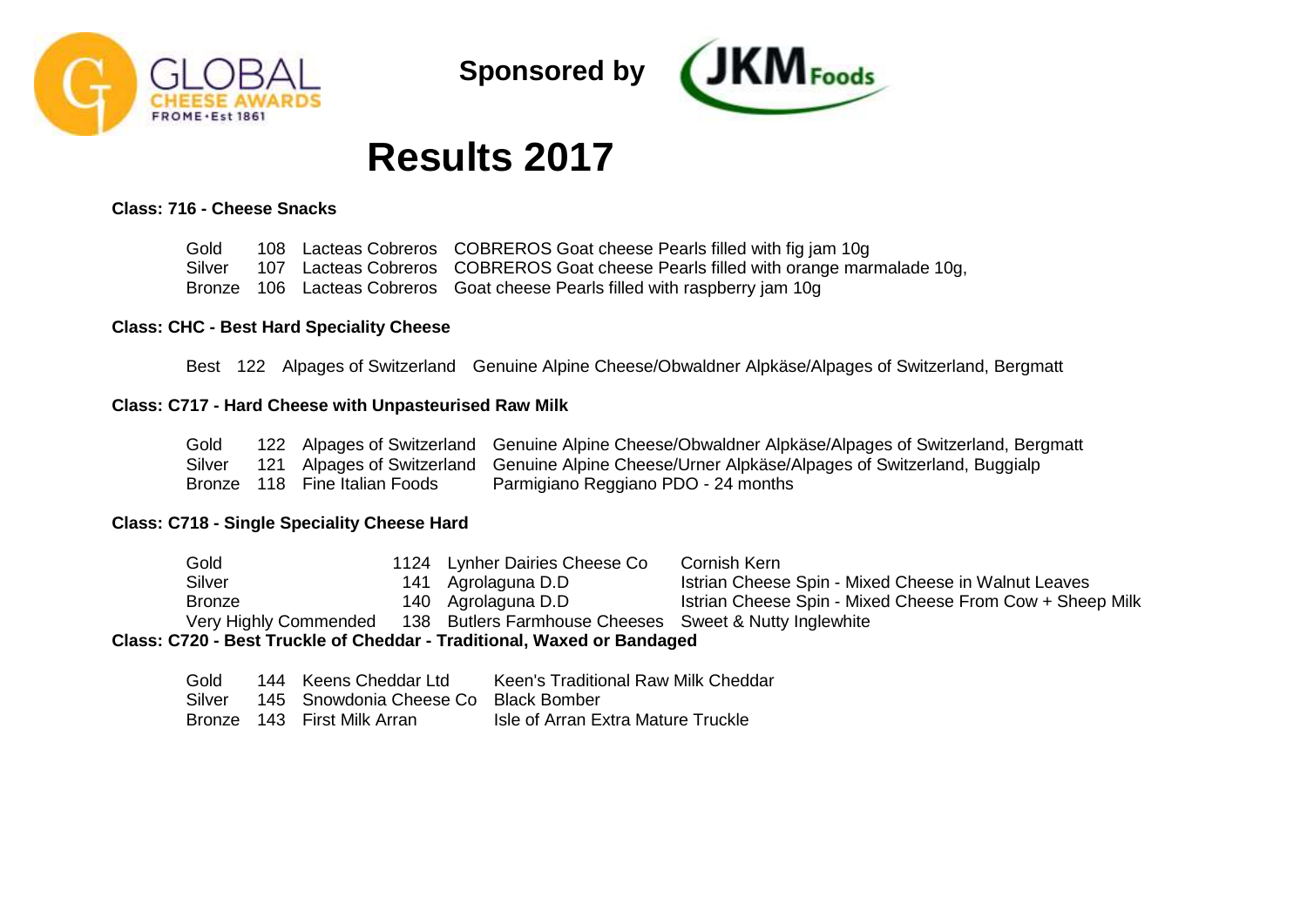



# **Results 2017**

## **Class: C721 - Rind washed or brine dripped cheese**

Gold 148 River Amble Creamery Rind washed Swiss Style / Drunken Jack Silver 147 Trethowan's Dairy Ltd Wash Rind / unpasteurised cow / WENDOLYN

### **Class: C722 - Best Waxed Cheese**

| Gold   | 149 Godminster                                             | Heart-shaped Vintage Organic Cheddar |
|--------|------------------------------------------------------------|--------------------------------------|
| Silver | 1138 Perenzin Latteria SRL                                 | S. Pietro In Cera D'Api              |
| Bronze | 154 Barbers Farmhouse Cheesemakers Waxed Farmhouse Cheddar |                                      |

#### **Class: 723 - Grated Cheese 2 x 1kg in plain bags**

| Gold   | 156 Arla Foods - Taw Valley Creamery Mature Grated Cheddar |                                  |
|--------|------------------------------------------------------------|----------------------------------|
| Silver | 157 Ornua Ingredients UK Limited                           | <b>Cherrywood Smoked Cheddar</b> |
|        | Bronze 158 Ornua Ingredients UK Limited                    | Mature Cheddar                   |

# **Class: 724 - Sliced Cheese - Judged on presentation, appearance and cheese quality**

| Gold          | 163 Italia Formaggi                                                                         | Raspadura, italian hard cheese long shavings |
|---------------|---------------------------------------------------------------------------------------------|----------------------------------------------|
| Silver        | 162 Vandersterre Groep International B.V. The Jersey Heroes Matured slices                  |                                              |
| <b>Bronze</b> | 173 Savencia Fromage & Dairy UK Ltd                                                         | Fol Epi Caractere                            |
|               | Very Highly Commended 161 Vandersterre Groep International B.V. Landana ORGANIC MILD slices |                                              |

### **Class: CHD - BestSpeciality Additive**

Best 213 Lacteas Castellano Leonesas, S.A Hard Cured Cheese with Brandy: Senorio de Montelarreina, Gran Duque De Alba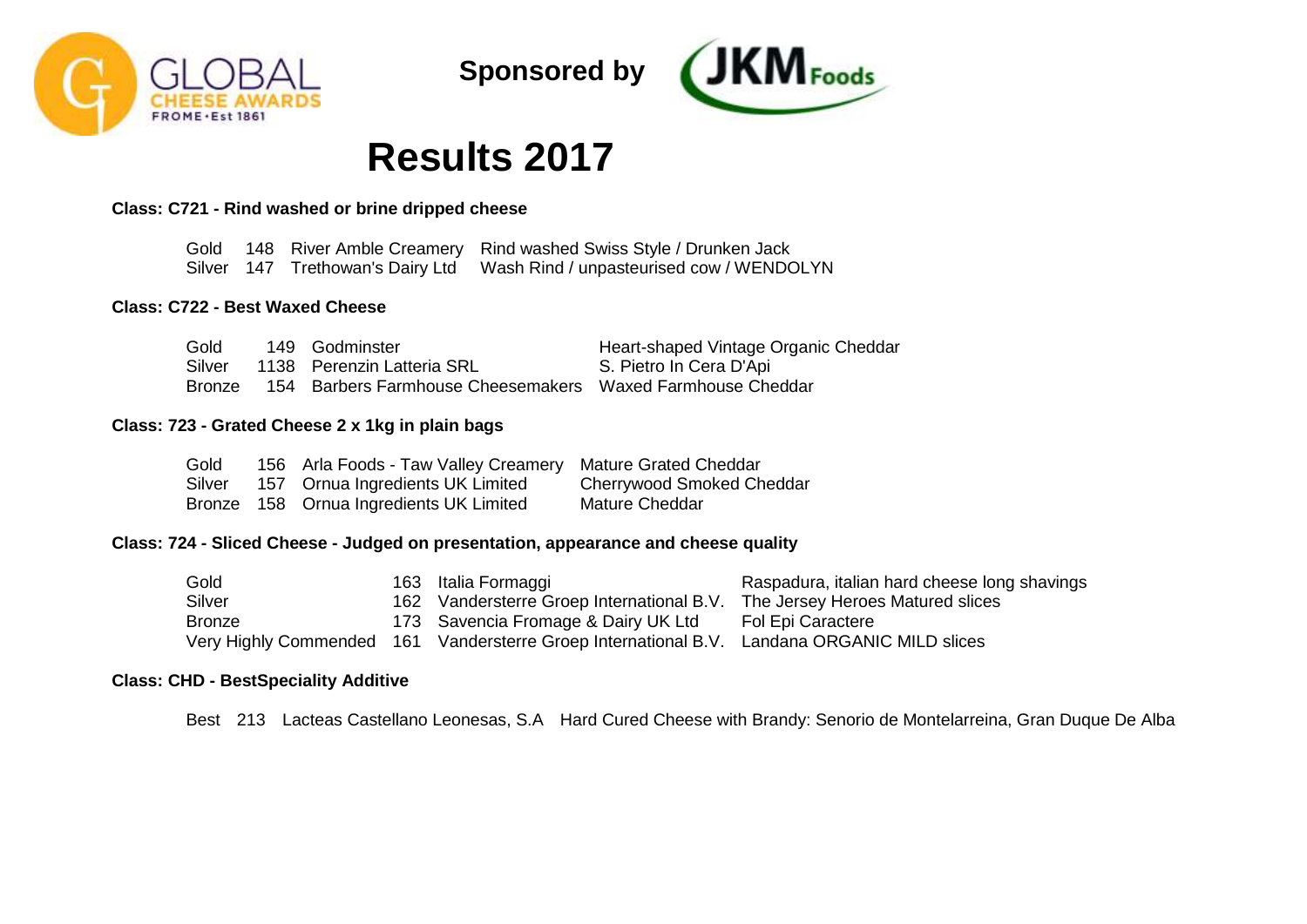



# **Results 2017**

# **Class: D725 - Cheddar Cheese with Savoury Additives**

| Gold                                    | 180 Snowdonia Cheese Co     | <b>Pickle Power</b>                                                         |
|-----------------------------------------|-----------------------------|-----------------------------------------------------------------------------|
| Silver                                  |                             | 175 Aegean Heritage Limited Greek Feta with Harissa on a bed of vine leaves |
| <b>Bronze</b>                           | 193 Ashley Chase Estate Ltd |                                                                             |
| Very Highly Commended 190 Carbery Group |                             | <b>Red Cheddar with Chilli</b>                                              |

# **Class: D726 - Cheese with Additives Savoury**

| Gold   |         | 213 Lacteas Castellano Leonesas, | Hard Cured Cheese with Brandy: Senorio de Montelarreina, Gran Duque De |
|--------|---------|----------------------------------|------------------------------------------------------------------------|
| Silver | 206 S.A |                                  | Alba                                                                   |
| Bronze |         | 209 Elite Imports Ltd            | <b>Brie with Herbs</b>                                                 |
|        |         | Wensleydale Creamery             | <b>Cheddar with Balsamic Onions</b>                                    |

# **Class: D727 - Cheese with Additives Sweet**

| Gold   | 235 Wensleydale Creamery | Yorkshire Wensleydale with Mango & Ginger                                                  |
|--------|--------------------------|--------------------------------------------------------------------------------------------|
| Silver | 234 Wensleydale Creamery | Yorkshire Wensleydale & Cranberries                                                        |
|        |                          | Bronze 242 Abergavenny Fine Food Co Abergavenny Soft British Goats Cheese with Cranberries |

# **Class: CHE - Best Smoked Cheese**

Best 268 Ashley Chase Estate Ltd

# **Class: E728 - Smoked Cheese - Natural**

| Gold   |                                        | 253 Wensleydale Creamery Naturally Smoked Cheddar |
|--------|----------------------------------------|---------------------------------------------------|
| Silver | 257 Ashley Chase Estate Ltd Dorset Red |                                                   |
|        | Bronze 251 Wyke Farms Ltd              | <b>Traditional Oak Smoked Cheddar Cheese</b>      |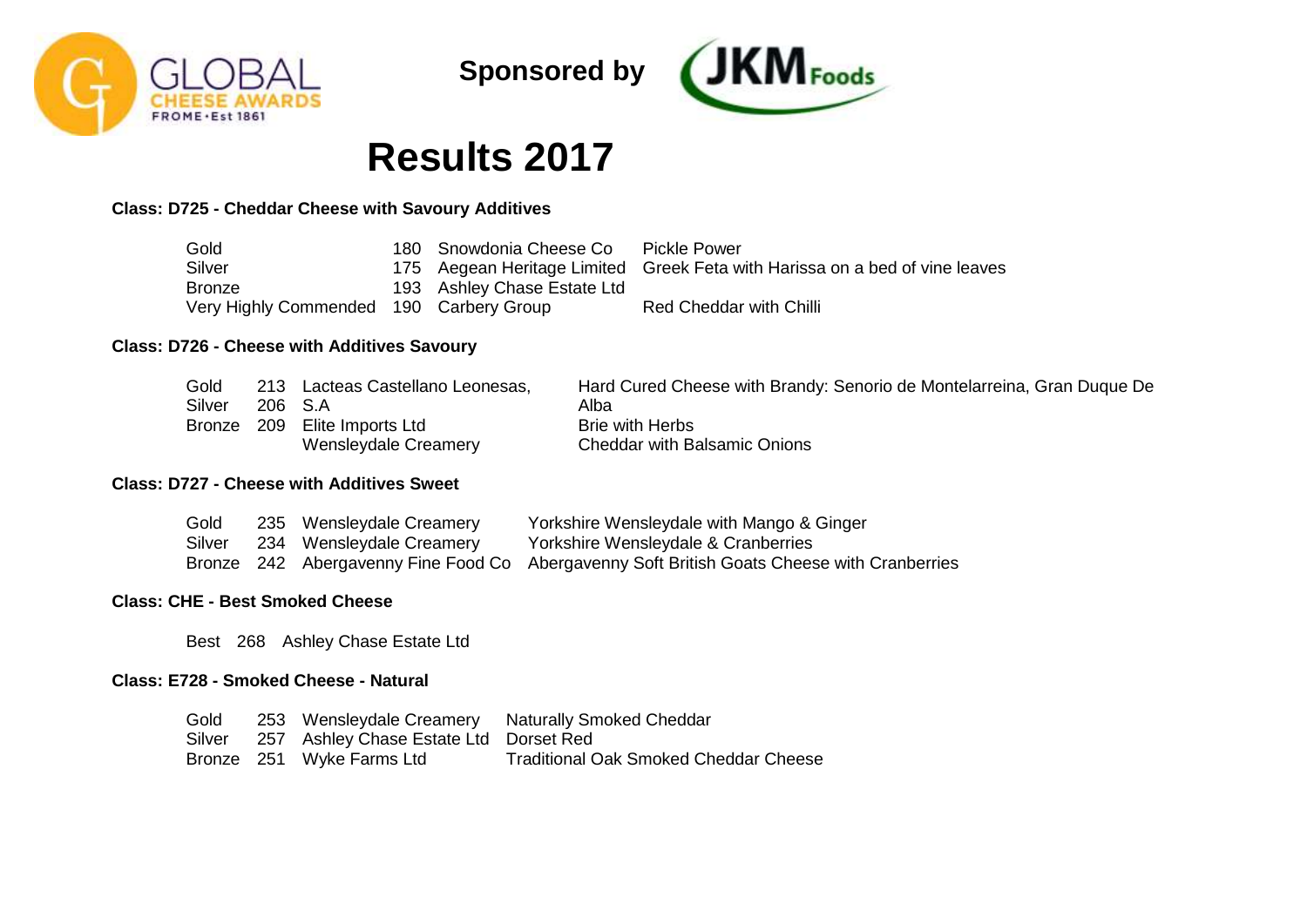



# **Results 2017**

# **Class: E729 - Smoked Cheese - Flavoured**

Gold **Silver** Bronze 265 Windyridge Cheese Company Ltd 268 Ashley Chase Estate Ltd 267 Wiltshire Smokehouse Ltd Oak Smoked Cheddar Flavoured with Tennessee Bourbon Bonfire Smoked Cheddar

## **Class: CHF - Best Producers of <5 Tonnes**

Best 288 Bath Soft Cheese Organic Cows/washed-rind/Merry Wyfe

### **Class: F730 - Cheddar/ Cheddar Type**

|  | Gold 272 Highland Fine Cheeses Ltd Sheeps milk cheddar |                                     |
|--|--------------------------------------------------------|-------------------------------------|
|  | Silver 271 Keens Cheddar Ltd                           | Keen's Traditional Raw Milk Cheddar |

# **Class: F731 - Territorial Cheese**

|  | Gold 274 Trethowan's Dairy Ltd Gorwydd Caerphilly / Caerphilly / Unpasteurised |
|--|--------------------------------------------------------------------------------|
|  | Silver 275 Caws Cenarth Cheese Thelma Original. Tradtional Rind Caerphilly     |

# **Class: F732 - Blue Cheese - Hard or Soft**

| Gold   | 278 Neneview Dairy    | Stanwick Blue, A blue goats cheese                      |
|--------|-----------------------|---------------------------------------------------------|
| Silver | 282 Cornish Cheese Co |                                                         |
|        |                       | Bronze 283 Bath Soft Cheese Organic Cows/Soft/Bath Blue |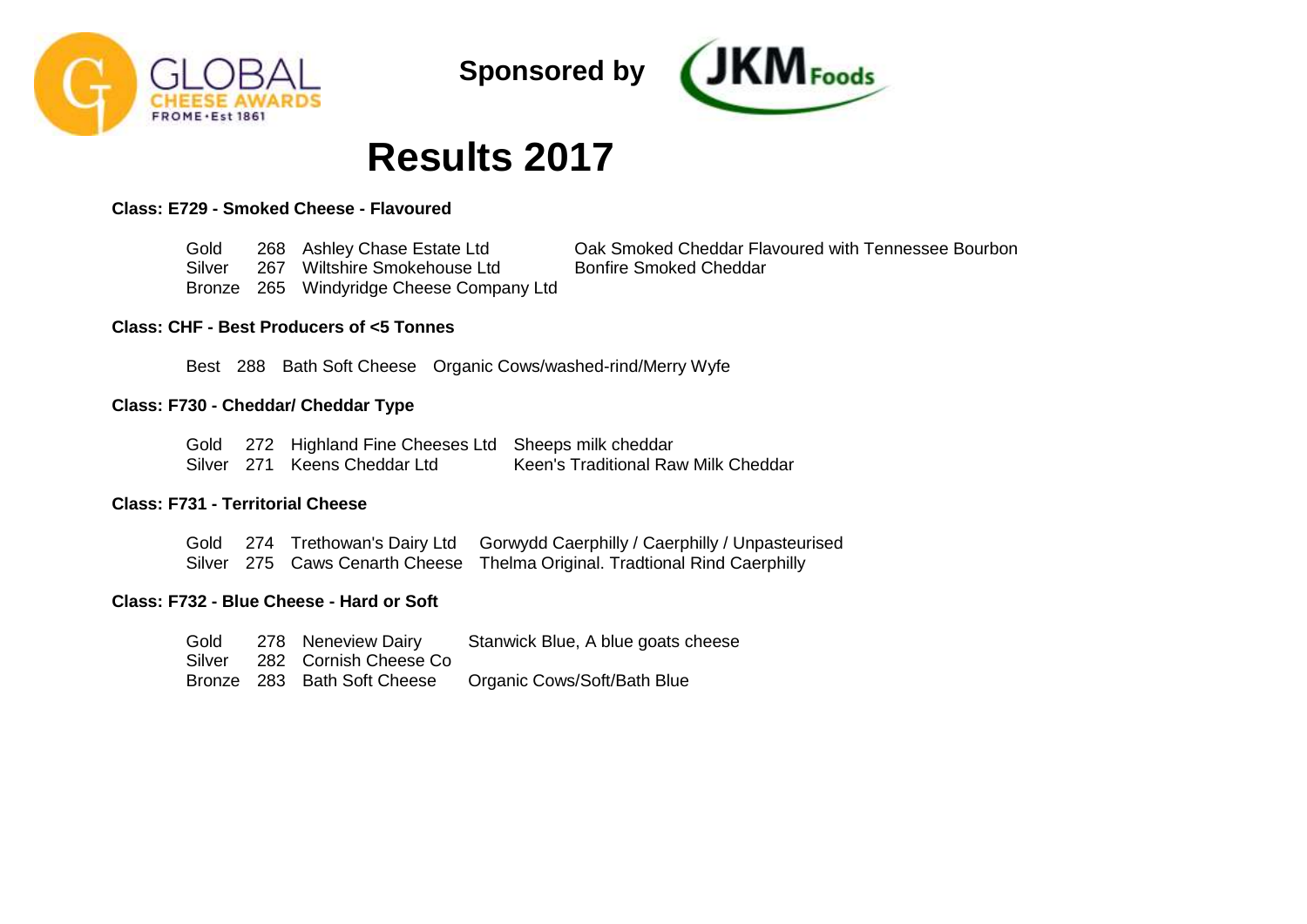



# **Results 2017**

# **Class: F733 - Organic Cheese**

| Gold                  | 288 Bath Soft Cheese                   | Organic Cows/washed-rind/Merry Wyfe                                                           |
|-----------------------|----------------------------------------|-----------------------------------------------------------------------------------------------|
| Silver                | 1142 Perenzin Latteria SRL             | Caciottona Di Capra Pepe/Olio Bio                                                             |
| <b>Bronze</b>         | 286 Caws Cenarth Cheese Golden Cenarth |                                                                                               |
| Very Highly Commended |                                        | 285 Alpages of Switzerland Genuine Swiss Alpine cheese/Etivaz/Alpages of Switzerland, La Case |

# **Class: F734 - Cheese with 100% Goats Milk**

| Gold          | 293 Longman, Mr R                           | tor               |
|---------------|---------------------------------------------|-------------------|
| Silver        | 290 Neneview Dairy                          | Cobblers Choice,  |
|               | Highly Commended 1141 Perenzin Latteria SRL | Capra al Traminer |
| <b>Bronze</b> | 291 Biogranja Montesdeoca S.L.              |                   |

# **Class: F735 - Cheese with 100% Sheeps Milk**

| Gold                                    |                                                  | 299 Highland Fine Cheeses Ltd Shees milk Brie Fearn Abbey |
|-----------------------------------------|--------------------------------------------------|-----------------------------------------------------------|
| Silver                                  | 300 Queso Pago `Los Vivales`                     | Curado                                                    |
| <b>Bronze</b>                           | 296 Sharpham Partnership Ltd Sharpham Washbourne |                                                           |
| Very Highly Commended 303 Longman, Mr R |                                                  | pave cobble                                               |

# **Class: F736 - Soft cheese with or without rind**

| Gold |  | 310 Felthams Farm Ltd Cow's Milk / Rind-washed in ale / Renegade Monk |
|------|--|-----------------------------------------------------------------------|
|      |  | Silver 306 Gaylard, Mr Martin Boy Laity - Cornish Camembert           |
|      |  | Bronze 313 Bath Soft Cheese Organic Cows/Soft/Bath Soft cheese        |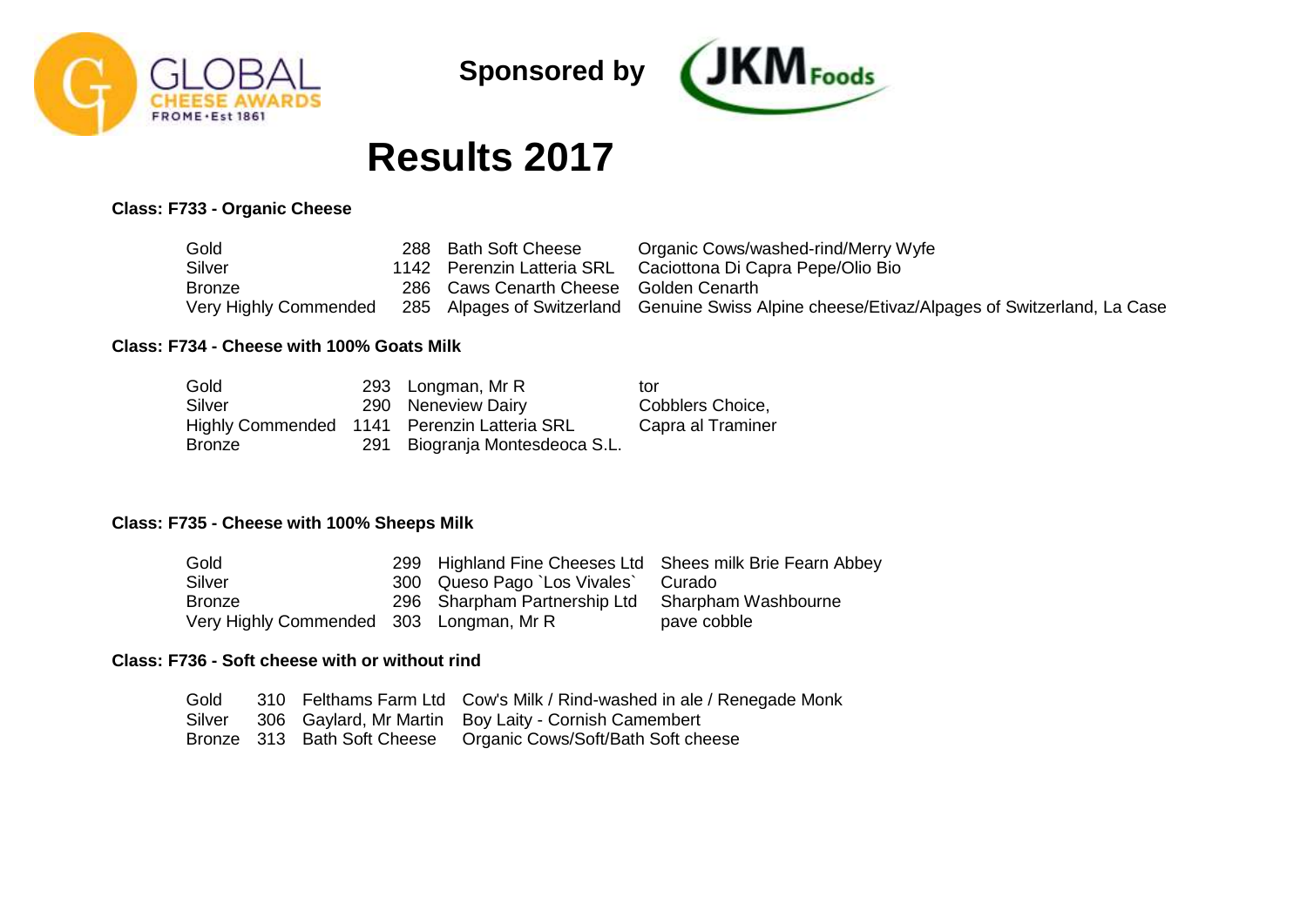



# **Results 2017**

**Class: F737 - Cheese with Additives - Any milk**

Gold Silver Bronze 320 Caws Cenarth Cheese 315 Sharpham Partnership Ltd Sharpham Rustic Chive and Garlic 314 Gaylard, Mr Martin Truffler - Cornish Truffle Brie Cheddar with Leeks

## **Class: CHG - Best Reduced Fat**

Best 334 de Graafstroom De Graafstroom 30+ oud

#### **Class: G738 - Reduced Fat Cheese - Mild**

| Gold   | 324 de Graafstroom                                                  | De Graafstroom 35+ speciaal jong belegen |
|--------|---------------------------------------------------------------------|------------------------------------------|
| Silver | 321 Dairy Crest Ltd (Davidstow)                                     |                                          |
|        | Bronze 323 Arla Foods - Taw Valley Creamery Reduced Fat Mild Cheese |                                          |

# **Class: G739 - Reduced Fat Cheese - Mature**

Gold Silver Bronze 327 Arla Foods - Taw Valley Creamery Reduced Fat Mature Cheese 328 Arla Foods - Taw Valley Creamery Reduced Fat Mature Cheese 326 Dairy Crest Ltd (Davidstow)

### **Class: G740 - Low Fat Cheese**

Gold Silver 332 Castelli UK Ltd Half Fat Mozzarella - Alival Porcari Bronze 333 de Graafstroom De Graafstroom 30+ belegen334 de Graafstroom De Graafstroom 30+ oud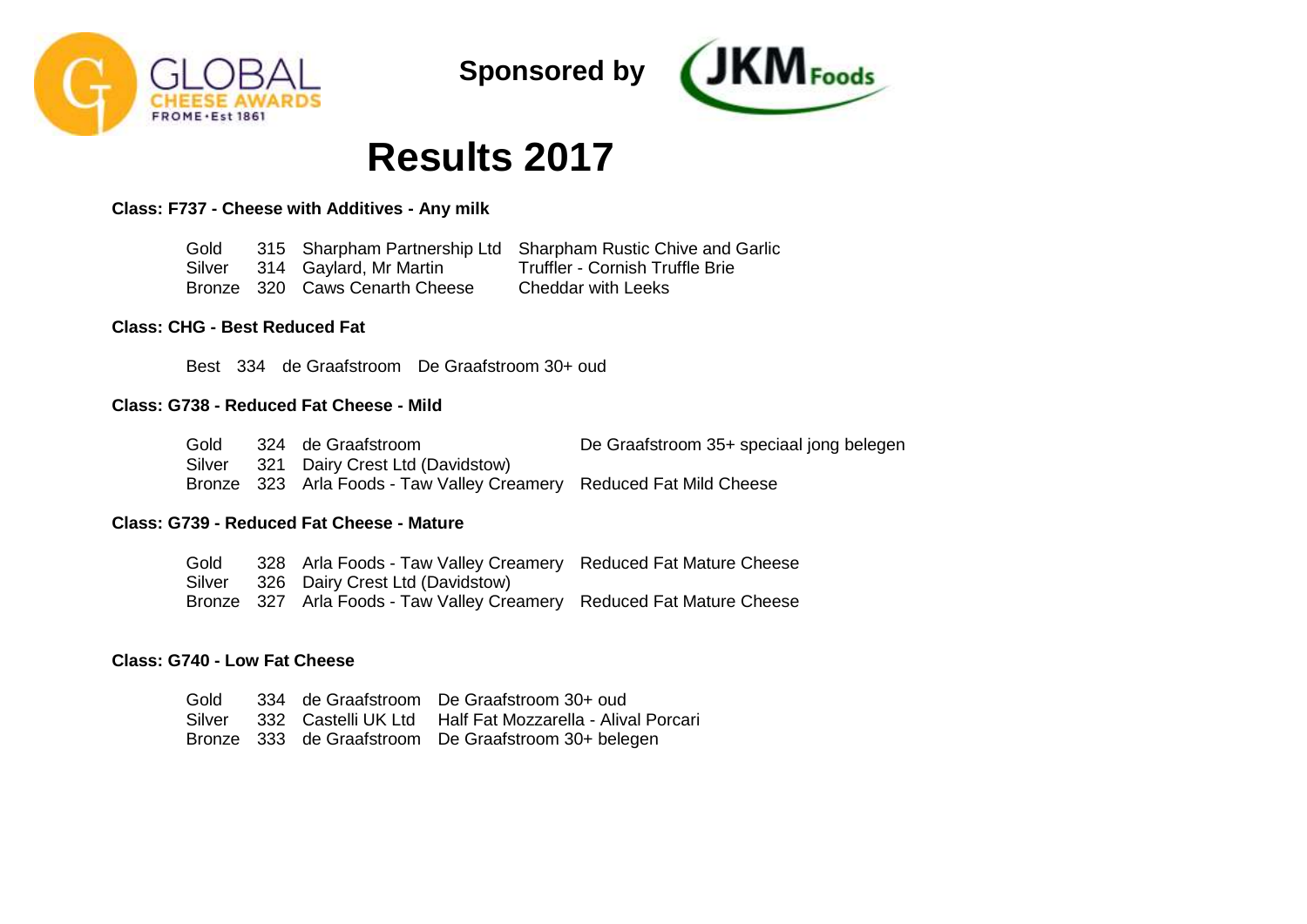



# **Results 2017**

**Class: G741 - Lighter Cheese - Between 17-24% fat**

Gold Silver Bronze 338 Arla Foods - Taw Valley Creamery 336 Dairy Crest Ltd (Davidstow) 339 Arla Foods - Taw Valley Creamery Reduced Fat Cheese Reduced Fat Cheese

## **Class: G742 - Cheese with Health Benefit - Hard**

|  | Gold 342 de Graafstroom | De Graafstroom 48+ jong belegen                                                 |
|--|-------------------------|---------------------------------------------------------------------------------|
|  |                         | Silver 343 Fromagerie L'Ancetre Inc. L'Ancetre Half-Salt Cheddar Le St-Gregoire |

### **Class: CHH - Best Vegetarian Cheese**

Best 344 Dairy Crest Ltd (Davidstow)

### **Class: H744 - Vegetarian Cheese - Cheddar**

Gold Silver Bronze 348 Arla Foods - Taw Valley Creamery 344 Dairy Crest Ltd (Davidstow) 354 The Cheddar Gorge Cheese Company Vegetarian Cheese - Cheddar Cheddar Gorge Mature Cheddar

### **Class: H745 - Vegetarian Cheese - Other hard pressed variety**

| Gold   | 356 Long Clawson Dairy                        | <b>Rutland Red</b> |
|--------|-----------------------------------------------|--------------------|
| Silver | 362 Bookham Harrison Farms Ltd Sussex Charmer |                    |
|        | Bronze 1126 Lynher Dairies Cheese Co          | Cornish Yarg       |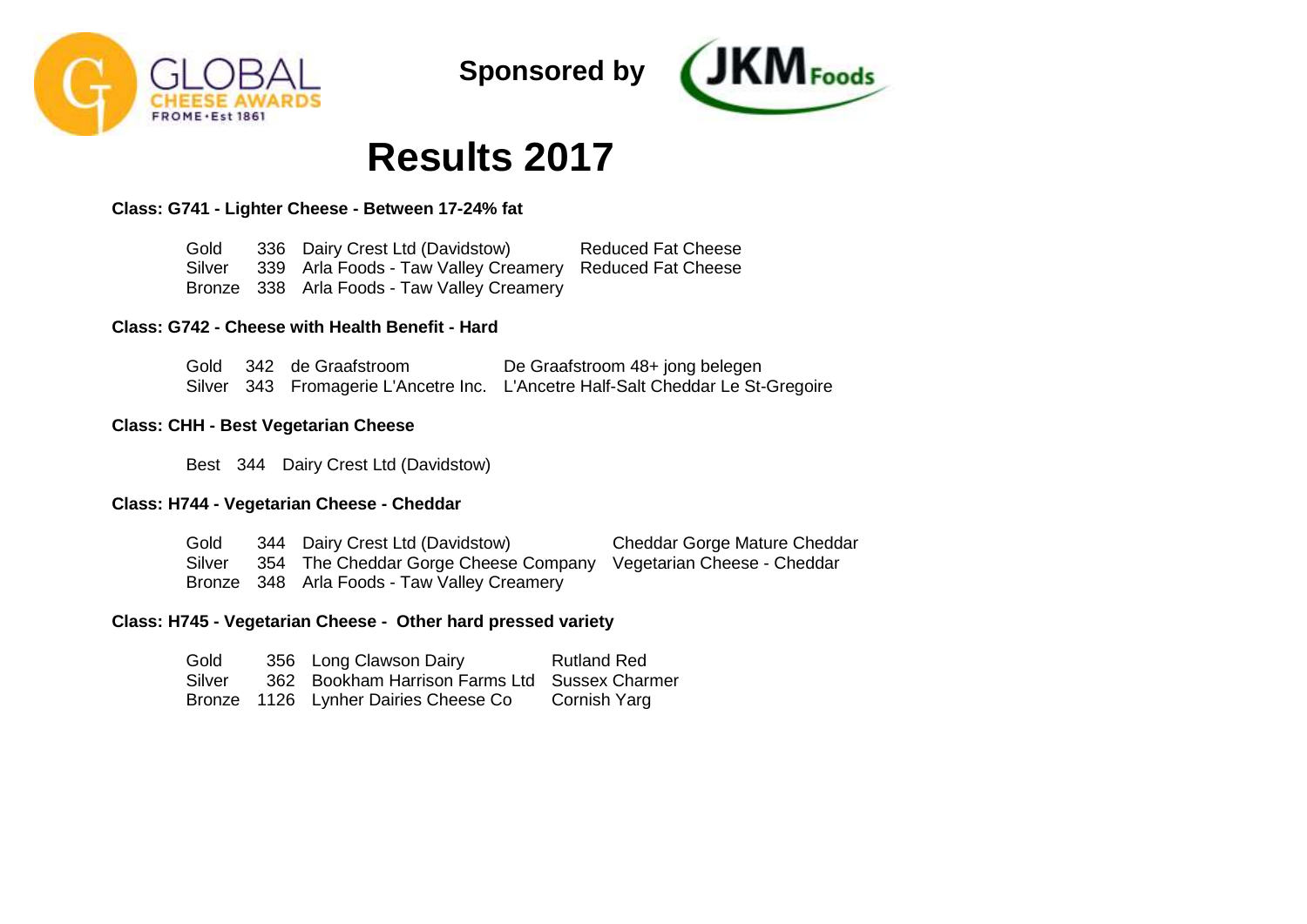



# **Results 2017**

# **Class: H746 - Vegetarian Cheese - Blue**

| Gold   | 370 Elite Imports Ltd                                | Montagnolo Affine |
|--------|------------------------------------------------------|-------------------|
| Silver | 371 Wensleydale Creamery                             | Blue 16           |
|        | Bronze 372 Arla Foods Tuxford & Tebbutt Blue Stilton |                   |

## **Class: H747 - Vegetarian Cheese - Soft**

| Gold   | 375 Arla Foods - Trevarrian Character Brie |                       |
|--------|--------------------------------------------|-----------------------|
| Silver | 383 Lubborn Cheese Ltd                     | Somerset Brie 2.35KG  |
|        | Bronze 380 Elite Imports Ltd               | Rougette Bavarian Red |

### **Class: CHJ - Best Organic Cheese**

Best 405 Vandersterre Groep International B.V. Landana ORGANIC OLD

# **Class: J748 - Organic Cheddar - UK**

| Gold                    |      | 392 Arla Foods - Taw Valley Creamery Organic Cheddar       |                               |
|-------------------------|------|------------------------------------------------------------|-------------------------------|
| Silver                  | 387. | Omsco                                                      | Kingdom Organic Sharp Cheddar |
| <b>Highly Commended</b> |      | 389 Wyke Farms Ltd                                         | Organic Mature Cheddar        |
| <b>Bronze</b>           |      | 390 Wyke Farms Ltd                                         | Organic Extra Mature Cheddar  |
|                         |      | Very Highly Commended 391 Arla Foods - Taw Valley Creamery | Organic Cheddar               |

# **Class: J749 - Organic Cheese - Speciality - UK producers only**

| Gold                                  | 394 Godminster                                    | <b>Godminster Traditional Organic Brie</b> |
|---------------------------------------|---------------------------------------------------|--------------------------------------------|
| Silver                                | 395 Arla Foods - Trevarrian Duchy Trevarrian Brie |                                            |
| Highly Commended 397 Bath Soft Cheese |                                                   | Organic Cows/Soft/Bath Blue                |
| Bronze                                | 398 Bath Soft Cheese                              | Organic Cows/Soft/Bath Soft cheese         |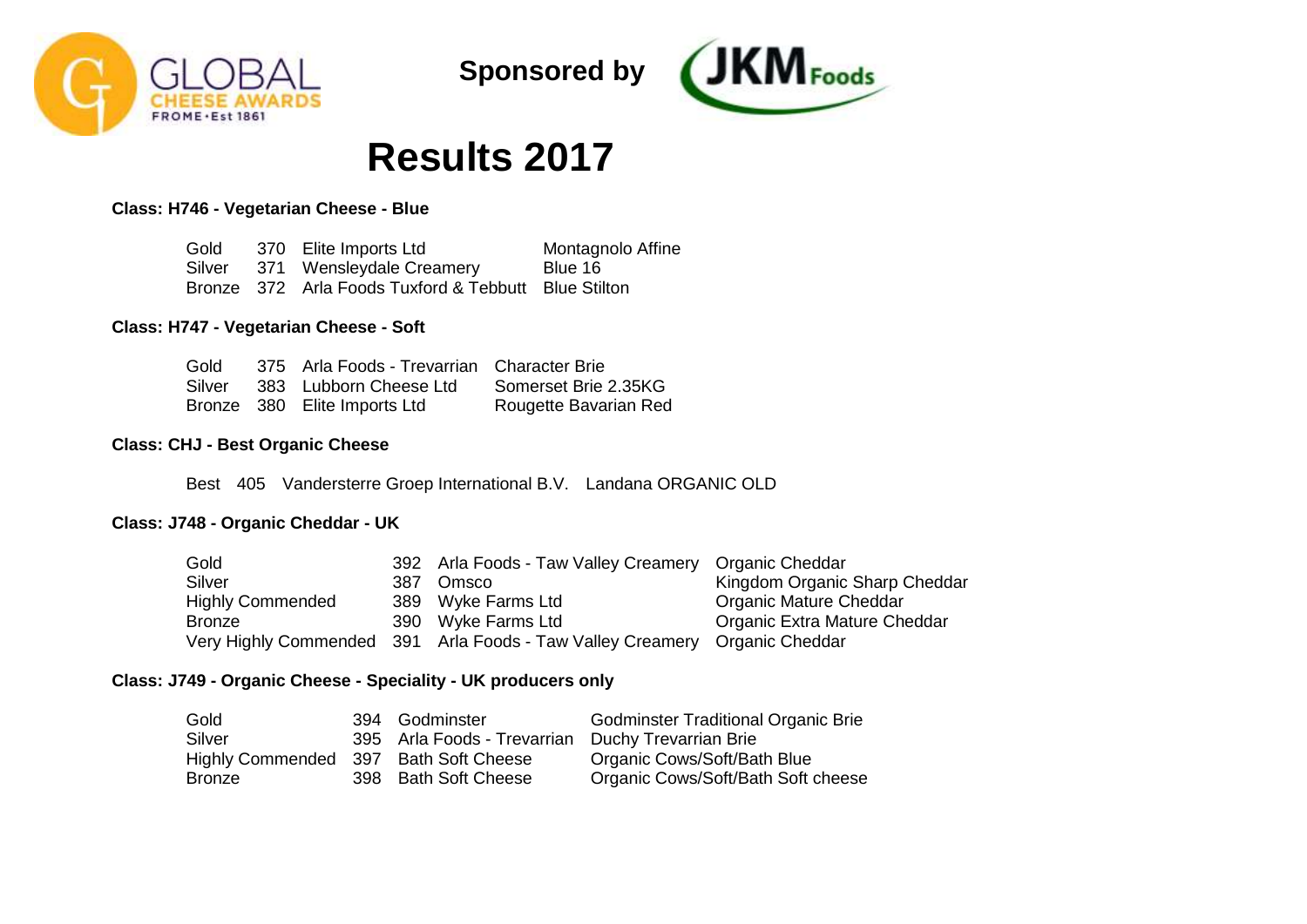



# **Results 2017**

## **Class: J750 - Organic Cheese - Other than hard pressed variety - UK producers only**

| Gold   | 402 Belton Cheese Ltd                           | Double Gloucester Organic |
|--------|-------------------------------------------------|---------------------------|
| Silver | 401 Belton Cheese Ltd                           | Red Leicester Organic     |
|        | Bronze 399 Arla Foods - Trevarrian Organic Brie |                           |

#### **Class: J751 - Organic Cheese - Overseas producers only**

| Gold | 405 Vandersterre Groep International B.V. Landana ORGANIC OLD |                                         |
|------|---------------------------------------------------------------|-----------------------------------------|
|      | Silver 1144 Perenzin Latteria SRL                             | Caciottona di Capra in Fogue Dinoce Bio |

# **Class: CHK - Best Sheep Milk Cheese**

Best 428 Paska Sirana sheep's milk/ hard cheese / PASKI SIR

## **Class: K752 - Sheep Milks Cheese hard pressed**

| Gold | 414 Queso Pago `Los Vivales`                            | Curado        |
|------|---------------------------------------------------------|---------------|
|      | Silver 421 Longman, Mr R                                | sheep rustler |
|      | Bronze 418 Manchega Ojos del Guadiana OJOS DEL GUADIANA |               |

### **Class: K753 - Sheep Milks Cheese other than hard pressed**

Gold 423 Arvanitis S.A. Silver 422 Highland Fine Cheeses Ltd Sheeps milk Blue St DuthacFeta Cheese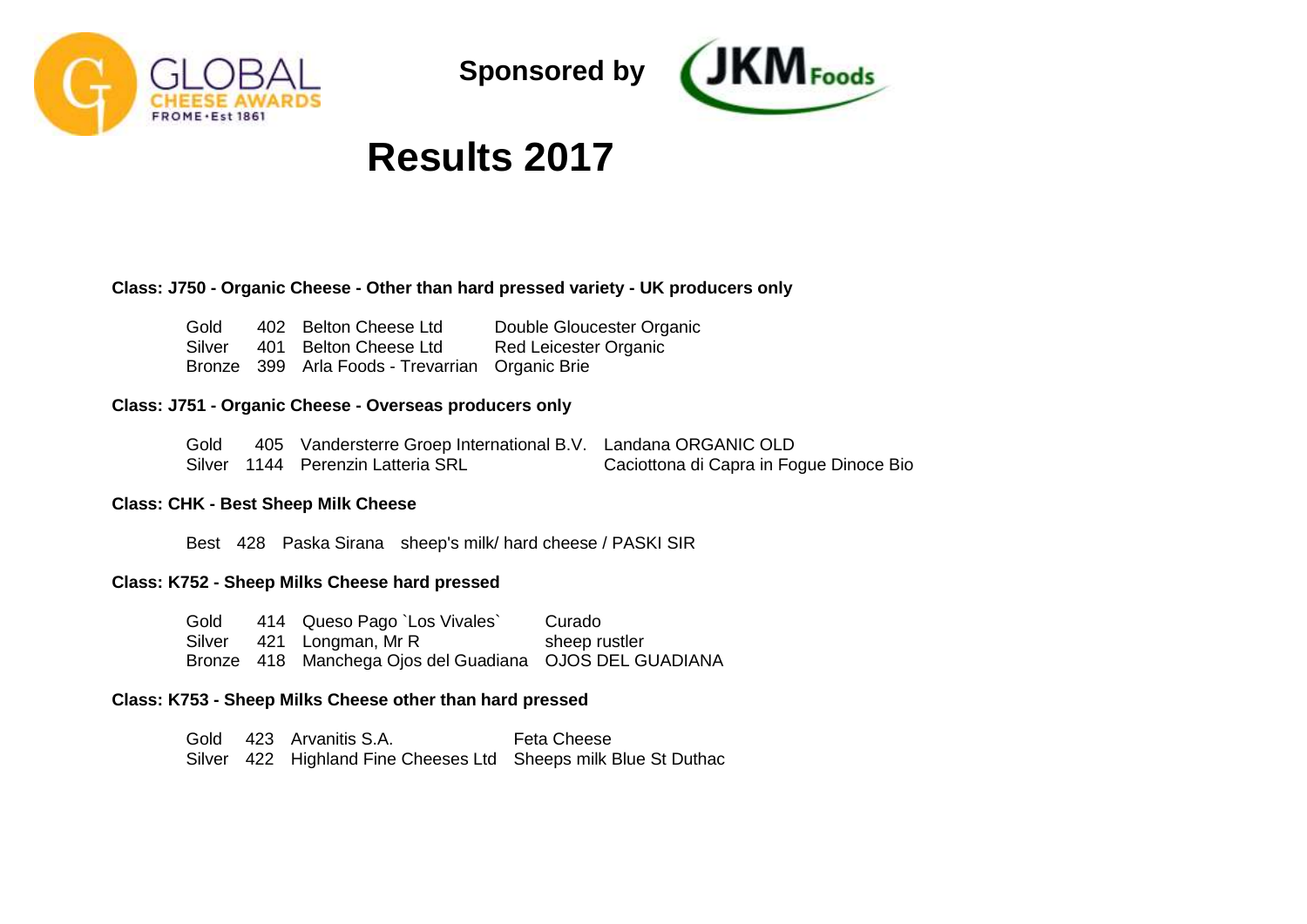



# **Results 2017**

# **Class: K754 - Sheep Milk Speciality**

| Gold   | 428 Paska Sirana                                                  | sheep's milk/ hard cheese / PASKI SIR |
|--------|-------------------------------------------------------------------|---------------------------------------|
| Silver | 427 Arvanitis S.A.                                                | Classic Cheese                        |
|        | Highly Commended 429 Manchega Ojos del Guadiana OJOS DEL GUADIANA |                                       |
| Bronze | 426 Highland Fine Cheeses Ltd                                     | Shees milk Brie Fearn Abbey           |

## **Class: CHL - Best Goats Cheese**

Best 431 St Helen's Farm Mature Goats Cheese

#### **Class: L755 - Goats milk cheese hard pressed**

| Gold | 431 St Helen's Farm                               | Mature Goats Cheese |
|------|---------------------------------------------------|---------------------|
|      | Silver 430 St Helen's Farm                        | Mild Goats Cheese   |
|      | Bronze 433 Wensleydale Creamery Goats Milk Cheese |                     |

## **Class: L756 - Goats milk cheese other than hard pressed**

Gold Silver 455 Longman, Mr R Bronze 457 Lubborn Cheese Ltd Capricorn Goat's Milk Brie 2.35KG 443 Appleby Creamery Goat Brie rachel

# **Class: L757 - Goats Milk Cheese with additives**

| Gold   | 472 Hijos de Salvador       | GOAT CHEESE MILK/SOFT/GOAT LOG WITH AROMATICS PLANTS            |
|--------|-----------------------------|-----------------------------------------------------------------|
| Silver | 465 Rodriguez, S.A.         | Goat cheese Pearls filled with fig jam 10g                      |
|        | Bronze 473 Lacteas Cobreros | GOAT CHEESE MILK/SOFT/GOAT LOG WITH FOUR PEPPERS, RULO QUESO DE |
|        | Hijos de Salvador           | CABRA CON CUATRO PIMIENTAS                                      |
|        | Rodriguez, S.A.             |                                                                 |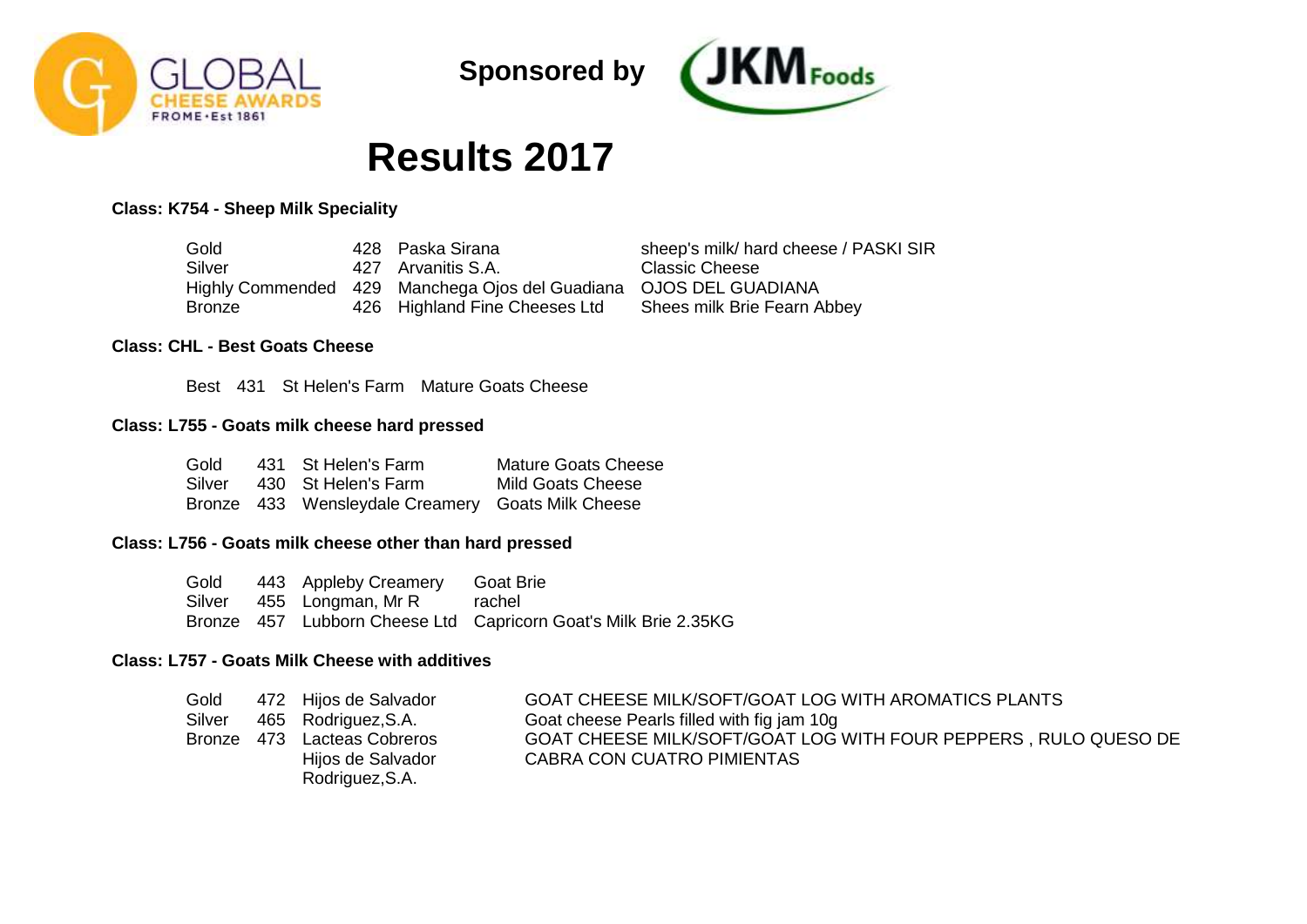



# **Results 2017**

# **Class: CHM - Best Blue Cheese**

Best 508 Long Clawson Dairy

# **Class: M758 - Blue Vein Cheese, Hard**

| Gold   | 478 Long Clawson Dairy                          | <b>Blue Stilton</b> |
|--------|-------------------------------------------------|---------------------|
| Silver | 483 Arla Foods Tuxford & Tebbutt Leicester Gold |                     |
|        | Bronze 480 Wensleydale Creamery                 | Wensleydale Blue    |

# **Class: M759 - Blue Vein Cheese, Soft- UK only**

| Gold   | 485 Cropwell Bishop Creamery Limited Cropwell Bishop Beauvale |                         |
|--------|---------------------------------------------------------------|-------------------------|
| Silver | 487 Butlers Farmhouse Cheeses                                 | <b>Stratford Blue</b>   |
|        | Bronze 486 Butlers Farmhouse Cheeses                          | <b>Blacksticks Blue</b> |

# **Class: M760 - Blue Vein Cheese, Soft. Cheese produced outside UK**

| Gold   | 495 Elite Imports Ltd                          | <b>Grand Noir</b>   |
|--------|------------------------------------------------|---------------------|
| Silver | 499 Savencia Fromage & Dairy UK Ltd Saint Agur |                     |
|        | Bronze 498 Fine Italian Foods                  | Gorgonzola Piccante |

## **Class: M761 - Whole Blue Stilton.**

| Gold | 500 Long Clawson Dairy                  | <b>Whole Blue Stilton</b> |
|------|-----------------------------------------|---------------------------|
|      | Silver 505 Arla Foods Tuxford & Tebbutt |                           |
|      | Bronze 502 Coombe Castle Intl           |                           |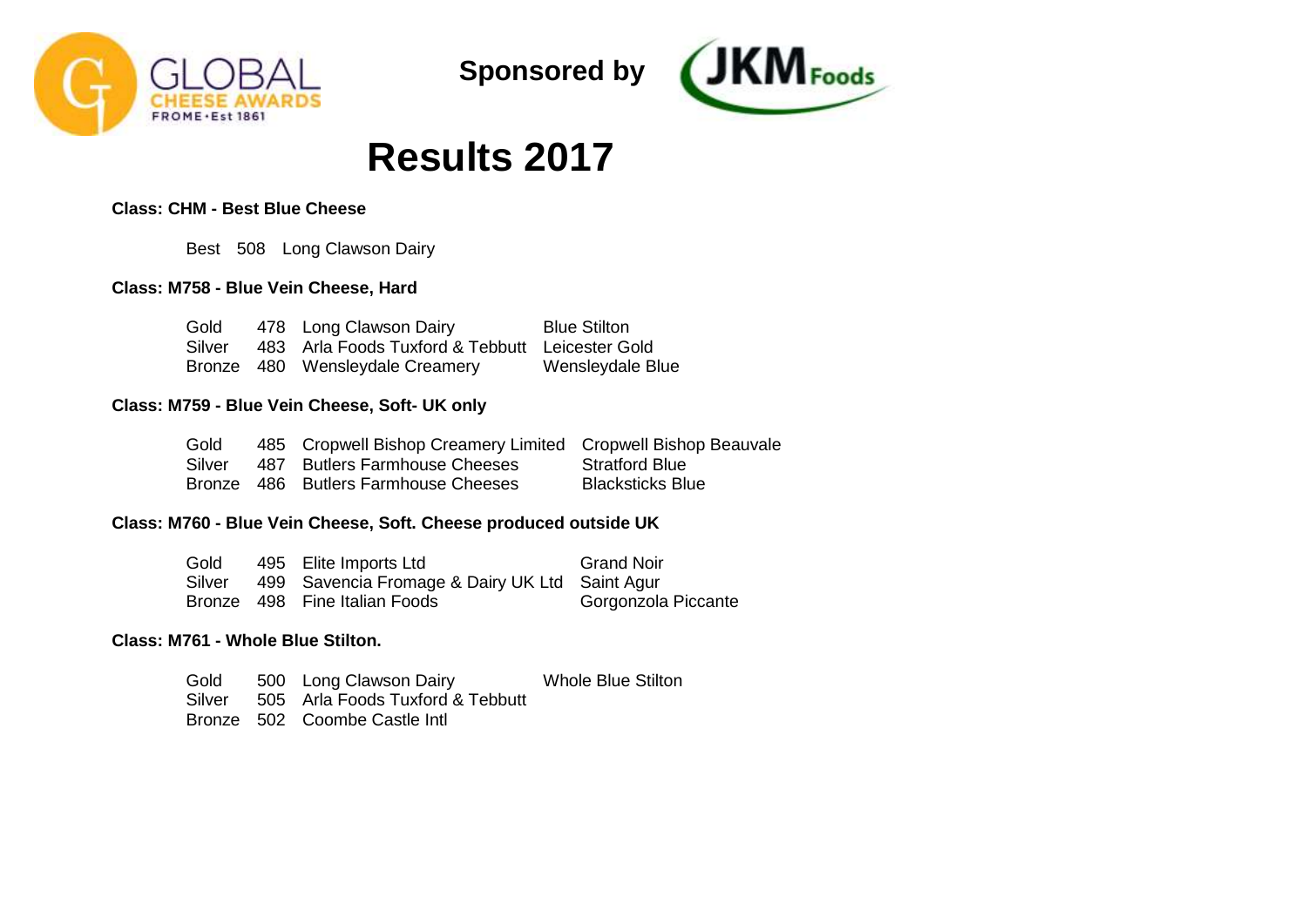



# **Results 2017**

# **Class: M762 - 2 x Stilton Halves**

Gold Silver Bronze 507 Long Clawson Dairy 508 Long Clawson Dairy 512 Arla Foods Tuxford & Tebbutt

### **Class: M763 - Shropshire Blue**

Gold Silver Bronze 518 Arla Foods Tuxford & Tebbutt 516 Coombe Castle Intl 519 Arla Foods Tuxford & Tebbutt Shropshire Blue

### **Class: CHN - Best Cheese with PDO, PGI or AOC Designation**

Best 528 Fine Italian Foods Parmiggiano Reggiano PDO 24 months (unpasteurised cow's milk)

# **Class: N764 - Best Feta**

| Gold   | 520 Aegean Heritage Limited 100% Ewe's Milk Feta |                       |
|--------|--------------------------------------------------|-----------------------|
| Silver | 521 Aegean Heritage Limited Greek Feta           |                       |
|        | Bronze 524 Arvanitis S.A.                        | <b>Feta Tsantilas</b> |

## **Class: N765 - Best Parmigiano Reggiano**

| Gold   |                            | 528 Fine Italian Foods Parmiggiano Reggiano PDO 24 months (unpasteurised cow's milk) |
|--------|----------------------------|--------------------------------------------------------------------------------------|
| Silver | 527 Italia Formaggi        | Parmigiano reggiano 30 months                                                        |
|        | Bronze 526 Castelli UK Ltd | Parmigiano Reggiano PDO - 24 Months                                                  |

### **Class: N766 - Best Grana Pandano**

Gold 530 Fine Italian Foods Grana Padano 16 months (from unpasteurised milk)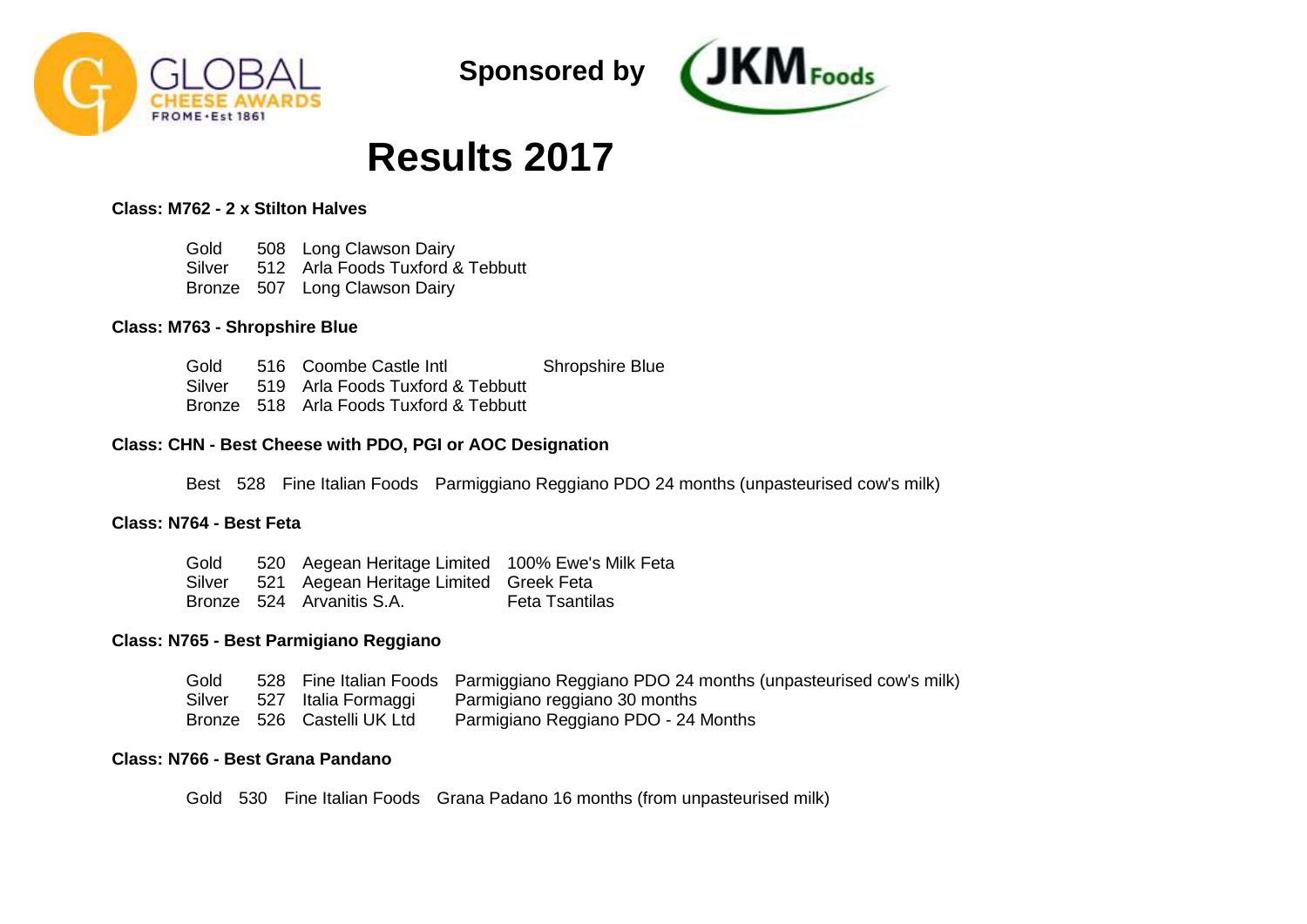



# **Results 2017**

#### **Class: N767 - Best Gorganzola**

| Gold   |                            | 534 Fine Italian Foods Gorgonzola Piccante   |
|--------|----------------------------|----------------------------------------------|
| Silver | 532   Castelli UK Ltd      | Creamy Gorgonzola PDO - Castelli & Cairati   |
|        | Bronze 531 Castelli UK Ltd | Gorgonzola Piccante PDO - Castelli & Cairati |

### **Class: CHP - Best European - Specific Cheese Type**

Best 545 A.P. Polycarpou and Sons Farm Ltd A. Polycarpou Halloumi Cheese with Fresh Mint

#### **Class: P768 - Best Mozzarella**

Gold 535 Castelli UK Ltd Mozzarella - Castelli- Milchwerk Jeager Silver 536 Castelli UK Ltd Mozzarella - Castelli-Latteria Tinis

### **Class: P769 - Best Ricotta**

| Gold | 540 Fine Italian Foods                                          | Ricotta                  |
|------|-----------------------------------------------------------------|--------------------------|
|      | Silver 539 Castelli UK Ltd                                      | Ricotta - Alival Porcari |
|      | Bronze 538 A.P. Polycarpou and Sons Farm Ltd Anari A.Polycarpou |                          |

#### **Class: P770 - Best Halloumi**

Gold Silver Bronze 543 Aegean Heritage Limited 545 A.P. Polycarpou and Sons Farm Ltd A. Polycarpou Halloumi Cheese with Fresh Mint 544 A.P. Polycarpou and Sons Farm Ltd A. Polycarpou Halloumi

#### **Class: CHQ - Best Continental**

Best 557 Queso Pago `Los Vivales` Curado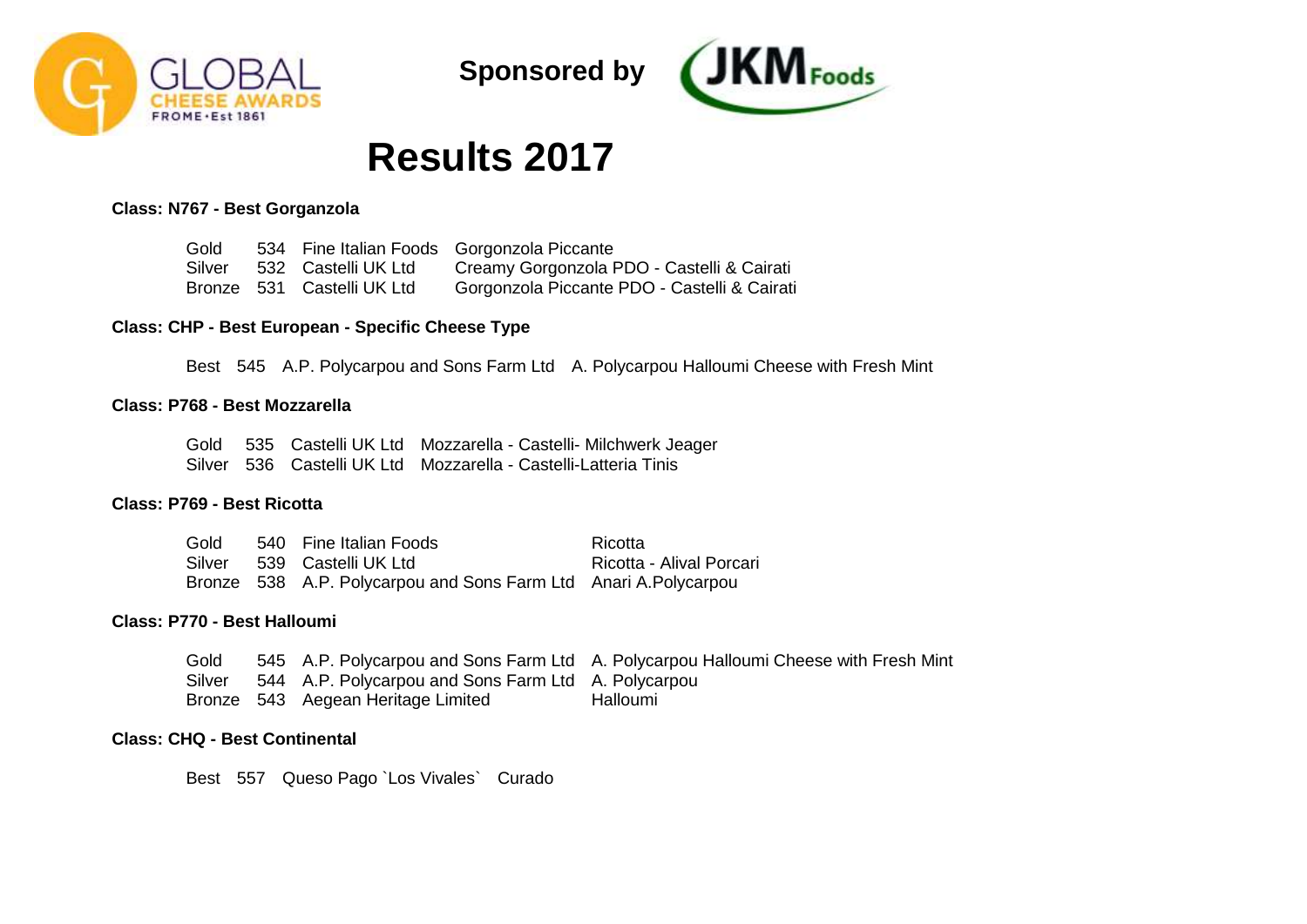



# **Results 2017**

# **Class: Q771 - Best Italian Style Hard Cheese**

| Gold   | 547 Castelli UK Ltd        | Gran Castelli 9 month Hungarian Hard Cheese - Magyar Sajt Dairy                                         |
|--------|----------------------------|---------------------------------------------------------------------------------------------------------|
| Silver |                            | 549 Fine Italian Foods Gran Castelli - Vegetarian medium fat hard cheese (made from unpasteurised milk) |
|        | Bronze 548 Italia Formaggi | italian/ hard cheese wedge/ Italian vegetarian cheese                                                   |

### **Class: Q772 - Best Continental Hard Cheese**

| Gold   | 557 Queso Pago `Los Vivales`                            | Curado                              |
|--------|---------------------------------------------------------|-------------------------------------|
| Silver | 563 River Amble Creamery                                | Swiss Style Hard Cheese / Old Jack, |
|        | Bronze 558 Manchega Ojos del Guadiana OJOS DEL GUADIANA |                                     |

### **Class: Q773 - Best Continental Soft Cheese**

Gold Silver 1123 Gastronomica 565 Elite Imports Ltd Rougette Bavarian Red PLTD Lango Tronchetto Al Cabbone

## **Class: 774 - Cheese product brought to market in past 12 months. Must be commercially available. Display in branded packaging.**

| Gold   | 584 River Amble Creamery                                         | Swiss Style Hard Cheese / Old Jack, |
|--------|------------------------------------------------------------------|-------------------------------------|
| Silver | 574 Vandersterre Groep International B.V. The Jersey Heroes Mild |                                     |
|        | Bronze 582 Butlers Farmhouse Cheeses                             | Button Mill                         |

#### **Class: CHR - Best Regional Cheese**

Best 593 Dairy Crest Ltd (Davidstow)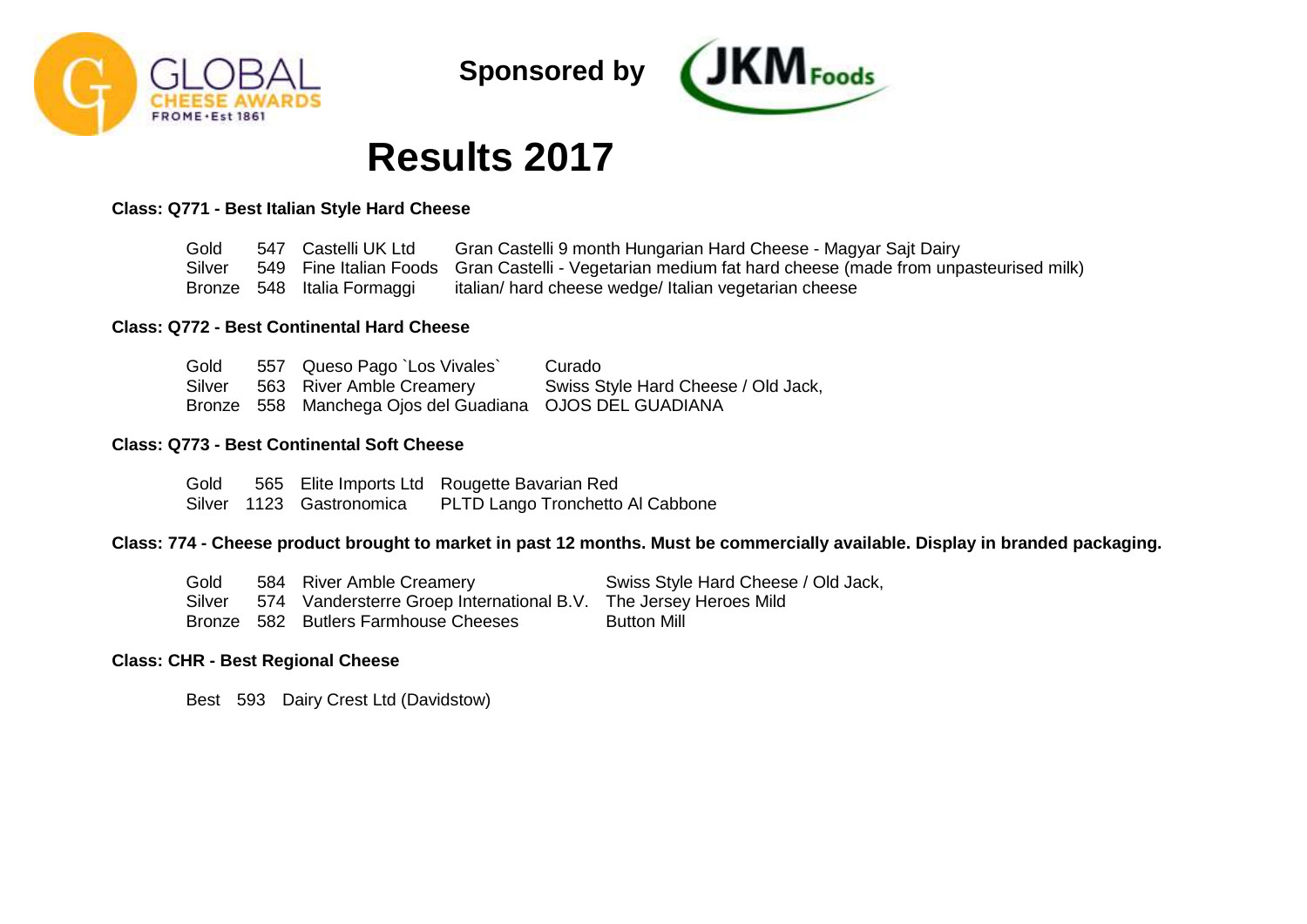



# **Results 2017**

# **Class: R775 - Best Somerset Cheddar**

| Gold   | 588 Wyke Farms Ltd                                    | <b>Best Somerset Cheddar</b>  |
|--------|-------------------------------------------------------|-------------------------------|
| Silver | 590 Batch Farm Cheesemakers Ltd Best Somerset Cheddar |                               |
|        | Bronze 586 Omsco                                      | Kingdom Organic Sharp Cheddar |

# **Class: R776 - Best English Cheddar**

| Gold   | 593 Dairy Crest Ltd (Davidstow)                           | <b>Best English Cheddar</b> |
|--------|-----------------------------------------------------------|-----------------------------|
| Silver | 598 Arla Foods - Taw Valley Creamery Best English Cheddar |                             |
|        | Bronze 596 Arla Foods - Taw Valley Creamery               |                             |

### **Class: R777 - Best Scottish Cheddar**

Gold 606 Arla Foods (Lockerbie Creamery) EXTRA MATURE WHITE CHEDDAR

#### **Class: R778 - Best Welsh Cheddar**

Gold 607 First Milk Haverfordwest - Ornua Foods UK Welsh Cheddar

- Silver 610 Arla Foods Llandyrnog Creamery
- Bronze 611 Arla Foods Llandyrnog Creamery

# **Class: R779 - Best Irish Cheddar**

| Gold   | 615 Dairygold Food Ingredients (UK) Ltd White Mature Cheddar       |                        |
|--------|--------------------------------------------------------------------|------------------------|
| Silver | 616 Dairygold Food Ingredients (UK) Ltd White Extra Mature Cheddar |                        |
|        | Bronze 614 Carbery Group                                           | <b>Special Reserve</b> |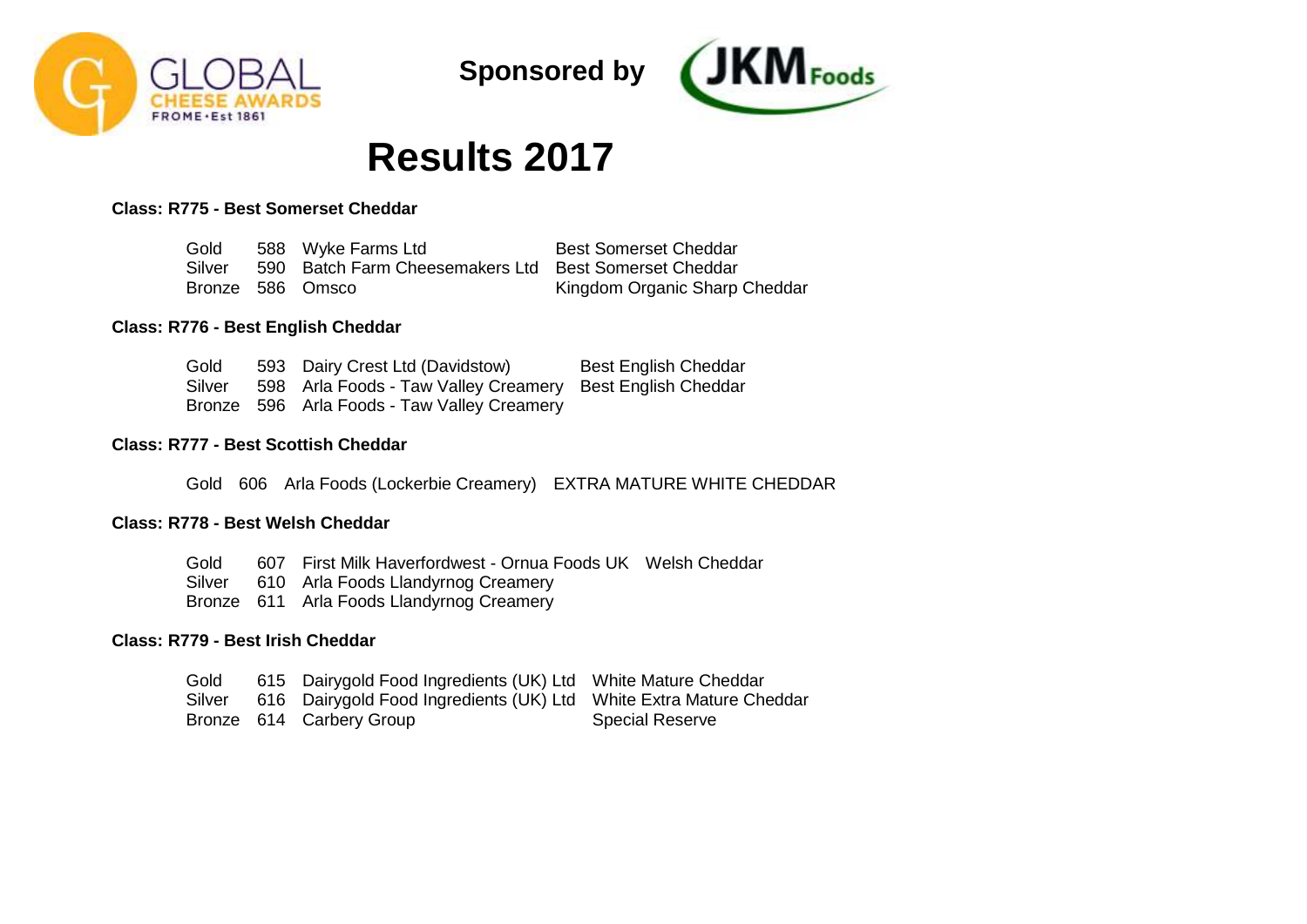



# **Results 2017**

# **Class: R780 - Best West Country Cheese - any cheese from Cornwall, Devon, Somerset or Dorset.**

| Gold                                | 628 Barbers Farmhouse Cheesemakers Medium Farmhouse Cheddar |                                        |
|-------------------------------------|-------------------------------------------------------------|----------------------------------------|
| Silver                              | 627 River Amble Creamery                                    | Swiss Style Hard Cheese / Cornish jack |
| Highly Commended 621 Alvis Bros Ltd |                                                             | Mature Cheddar                         |
| Bronze                              | 629 Lubborn Cheese Ltd                                      | Somerset Brie 2.35KG                   |

### **Class: R781 - Best English Cheese any variety**

| Gold                                   | 636 Dairy Crest Ltd (Davidstow)  | <b>Best English Cheese</b> |
|----------------------------------------|----------------------------------|----------------------------|
| Silver                                 | 639 Wensleydale Creamery         | White Fox                  |
| Highly Commended 642 Belton Cheese Ltd |                                  |                            |
| <b>Bronze</b>                          | 640 Arla Foods Tuxford & Tebbutt |                            |

# **Class: R782 - Best Scottish Cheese any variety**

Gold Silver 644 Caledonian Cheese Bronze 647 Highland Fine Cheeses Ltd Shees milk Brie Fearn Abbey 645 Highland Fine Cheeses Ltd Sheeps milk cheddar

## **Class: R783 - Best Welsh Cheddar any variety**

Gold Silver Bronze 650 Arla Foods Llandyrnog Creamery 649 Arla Foods Llandyrnog Creamery 651 Arla Foods Llandyrnog Creamery

# **Class: R784 - Best Irish Cheese any variety**

Gold 652 Carbery Group Special Reserve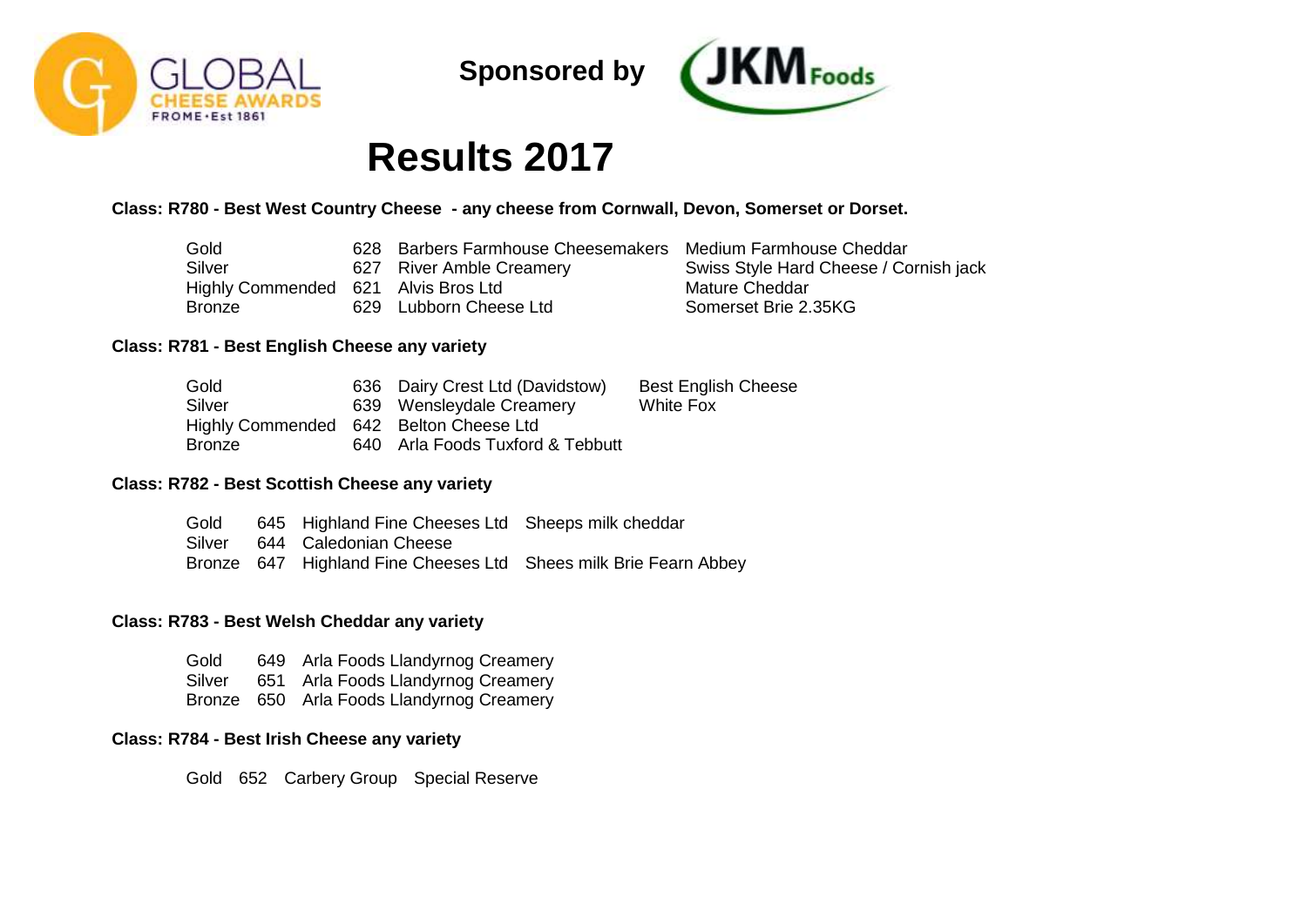



# **Results 2017**

# **Class: CHS - Best European Cheese**

Best 665 de Graafstroom De Graafstroom 48+ oud

# **Class: S785 - Best European Cheddar, any age**

Gold Silver 656 Arla Foods Llandyrnog Creamery Bronze 654 Arla Foods Llandyrnog Creamery 655 Arla Foods Llandyrnog Creamery

## **Class: S786 - Best French Cheese**

| Gold                | 659 Savencia Fromage & Dairy UK Ltd Le Rustique Camembert |                    |
|---------------------|-----------------------------------------------------------|--------------------|
| Silver 658 Eurilait |                                                           | <b>St Felician</b> |
| Bronze 657 Eurilait |                                                           | Weufchatel         |

# **Class: S787 - Best Dutch Cheese.**

| Gold   | 665 de Graafstroom                                                      | De Graafstroom 48+ oud |
|--------|-------------------------------------------------------------------------|------------------------|
| Silver | 662 Vandersterre Groep International B.V. Jersey Matured                |                        |
|        | Bronze 660 Vandersterre Groep International B.V. Landana Jersey MATURED |                        |

# **Class: S788 - Best Italian Cheese - Hard.**

| Gold   | 668 Castelli UK Ltd | Parmigiano Reggiano PDO - 30 Months                        |
|--------|---------------------|------------------------------------------------------------|
| Silver | 667 Castelli UK Ltd | Parmigiano Reggiano PDO - 24 Months                        |
|        |                     | Bronze 1146 Perenzin Latteria SRL Montagio Strauecchio Dop |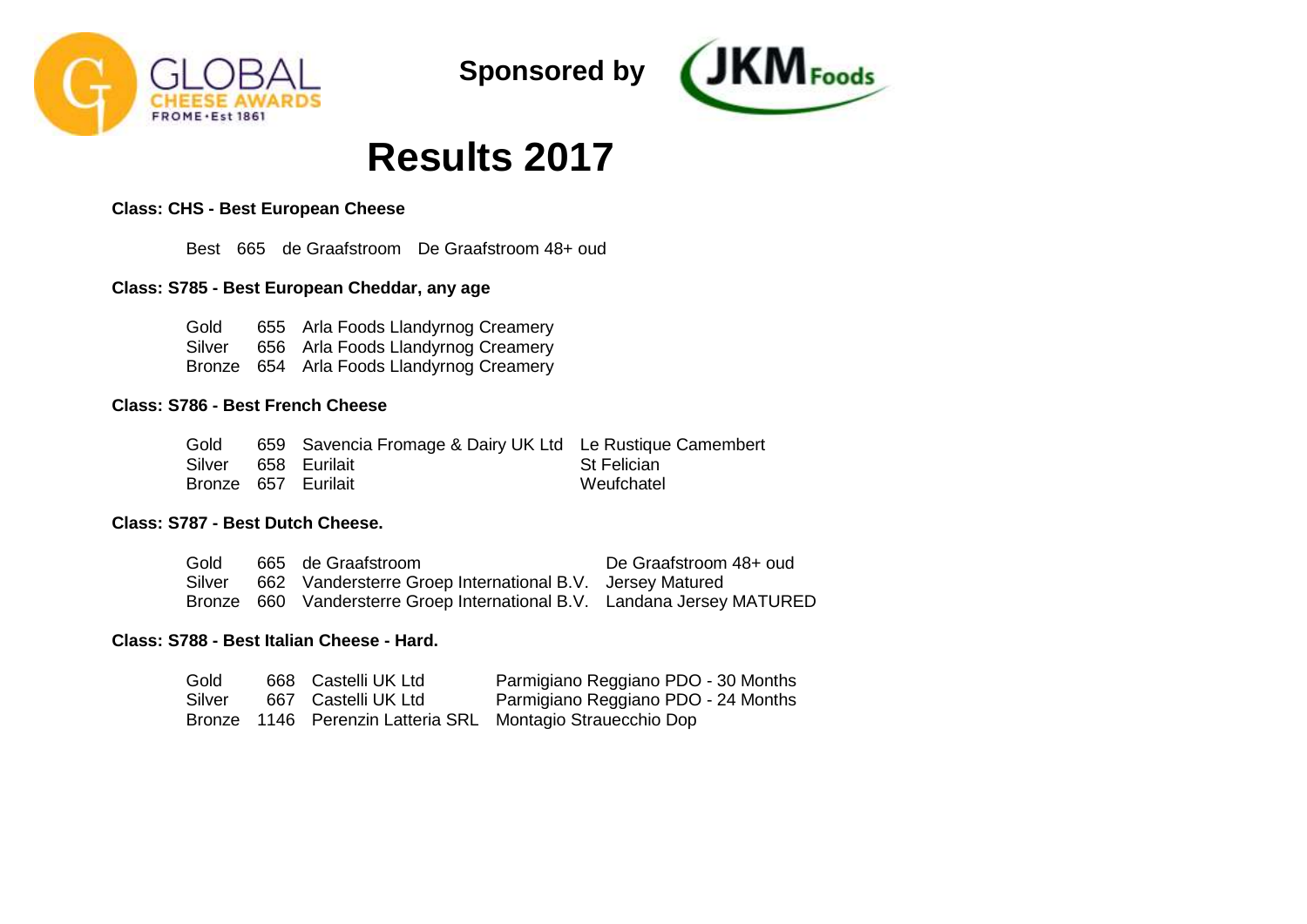



# **Results 2017**

### **Class: S789 - Best Italian Cheese - Soft.**

| Gold | 675 Fine Italian Foods Robiola plain |                                                                                  |
|------|--------------------------------------|----------------------------------------------------------------------------------|
|      | Silver 673 Castelli UK Ltd           | Gorgonzola Piccante PDO - Castelli & Cairati                                     |
|      |                                      | Bronze 674 Fine Italian Foods Mozzarella TSG (traditional Speciality Guaranteed) |

### **Class: S790 - Best Swiss Cheese.**

| Gold   |  | 679 Alpages of Switzerland Genuine Swiss Alpine Cheese/Obwaldner Alpkäse/Alpages of Switzerland, Bergmatt |
|--------|--|-----------------------------------------------------------------------------------------------------------|
| Silver |  | 678 Alpages of Switzerland Genuine Swiss Alpine Cheese/Tessiner Alpkäse/Alpages of Switzerland, Sorescia  |
|        |  | Bronze 677 Alpages of Switzerland Genuine Swiss Alpine Cheese/Etivaz/Alpages of Switzerland, La Case      |

### **Class: S791 - Best Greek Cheese.**

| Gold   | 684 Arvanitis S.A.                               | <b>Barrel Aged Feta</b> |
|--------|--------------------------------------------------|-------------------------|
| Silver | 681 Aegean Heritage Limited 100% Ewe's Milk Feta |                         |
|        | Bronze 682 Aegean Heritage Limited Greek Feta    |                         |

## **Class: S792 - Best Spanish Cheese**

| Gold   | 692 Manchega Ojos del Guadiana | OJOS DEL GUADIANA                                                                          |
|--------|--------------------------------|--------------------------------------------------------------------------------------------|
| Silver | 690 Queso Pago `Los Vivales`   | Curado                                                                                     |
|        |                                | Bronze 691 Lacteas Castellano Leonesas, S.A PDO Queso Zamorano, Sheep, Senorio de Castilla |

# **Class: CHT - Best Non EU Cheese**

Best 711 Fromagerie L'Ancetre Inc. L'Ancetre Organic Old Cheddar

# **Class: T796 - Best Canadian Cheddar**

Gold 711 Fromagerie L'Ancetre Inc. L'Ancetre Organic Old Cheddar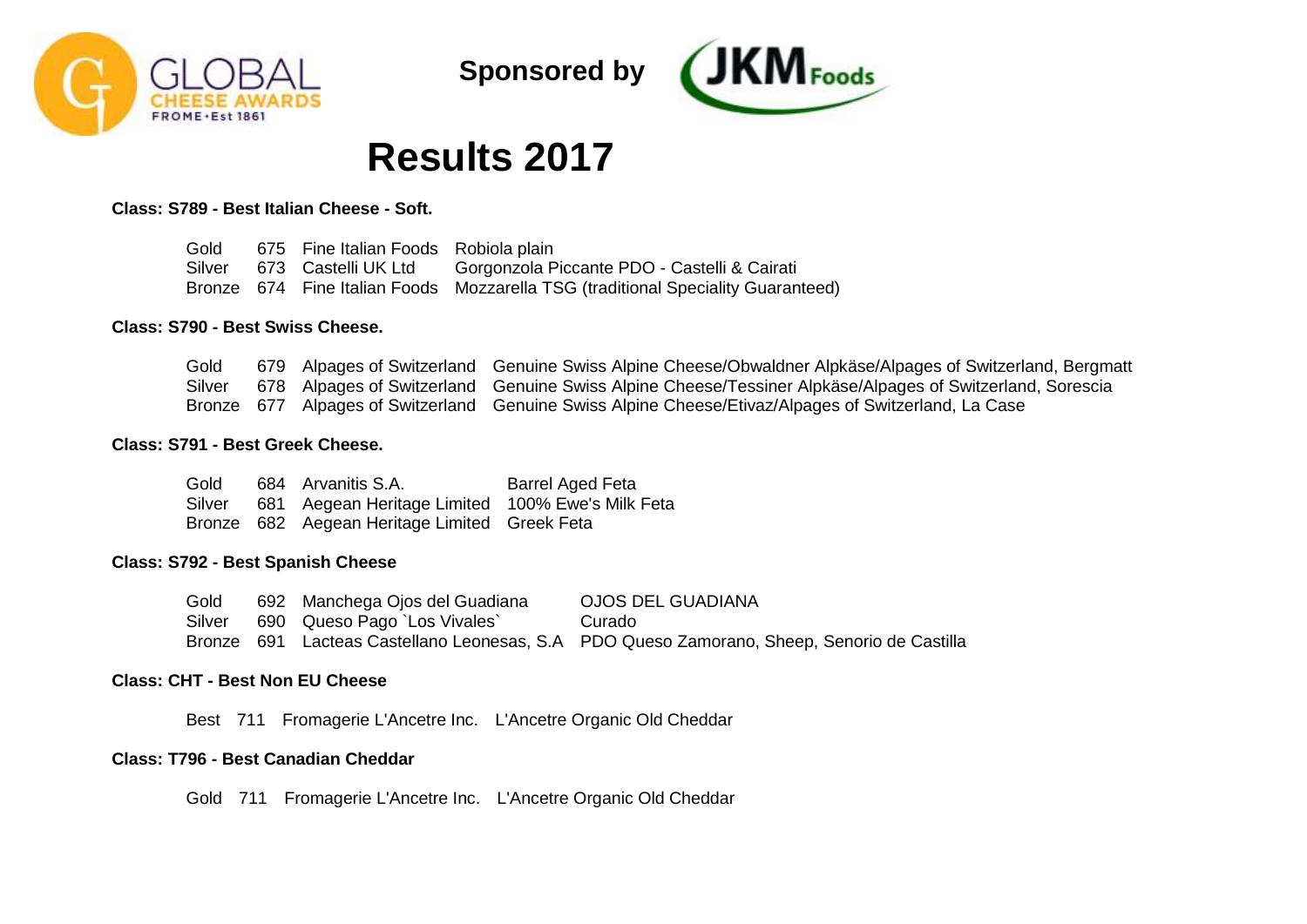



# **Results 2017**

# **Class: CHU - Best Farmhouse Cheddar Block**

Best 738 Alvis Bros Ltd Vintage Cheddar

# **Class: U798 - Medium Farmhouse Cheddar**

| Gold | 718 Barbers Farmhouse Cheesemakers                                       | Medium Farmhouse Cheddar |
|------|--------------------------------------------------------------------------|--------------------------|
|      | Silver 717 The Cheddar Gorge Cheese Company Cheddar Gorge Medium Cheddar |                          |
|      | Bronze 716 Ashley Chase Estate Ltd                                       |                          |

# **Class: U799 - Traditional Farmhouse Mature Cheddar**

| Gold   |                              | 722 Batch Farm Cheesemakers Ltd Traditional Farmhouse Mature Cheddar |
|--------|------------------------------|----------------------------------------------------------------------|
| Silver | 720 Ashley Chase Estate Ltd  | Cave Aged Cheddar                                                    |
|        | Bronze 719 Keens Cheddar Ltd | Keen's Traditional Raw Milk Cheddar                                  |

## **Class: U800 - Block Farmhouse Mature Cheddar**

| Gold   | 724 Alvis Bros Ltd                                                 | Mature Cheddar |
|--------|--------------------------------------------------------------------|----------------|
| Silver | 726 Ashley Chase Estate Ltd                                        |                |
|        | Bronze 727 Barbers Farmhouse Cheesemakers Mature Farmhouse Cheddar |                |

# **Class: U801 - Traditional Farmhouse Extra Mature Cheddar**

| Gold   | 728 Keens Cheddar Ltd                                                   | Keen's Traditional Raw Milk Cheddar Extra Mature |
|--------|-------------------------------------------------------------------------|--------------------------------------------------|
| Silver | 730 The Cheddar Gorge Cheese Company Cheddar Gorge Extra Mature Cheddar |                                                  |
|        | Bronze 731 Batch Farm Cheesemakers Ltd                                  | Traditional Farmhouse Extra Mature Cheddar       |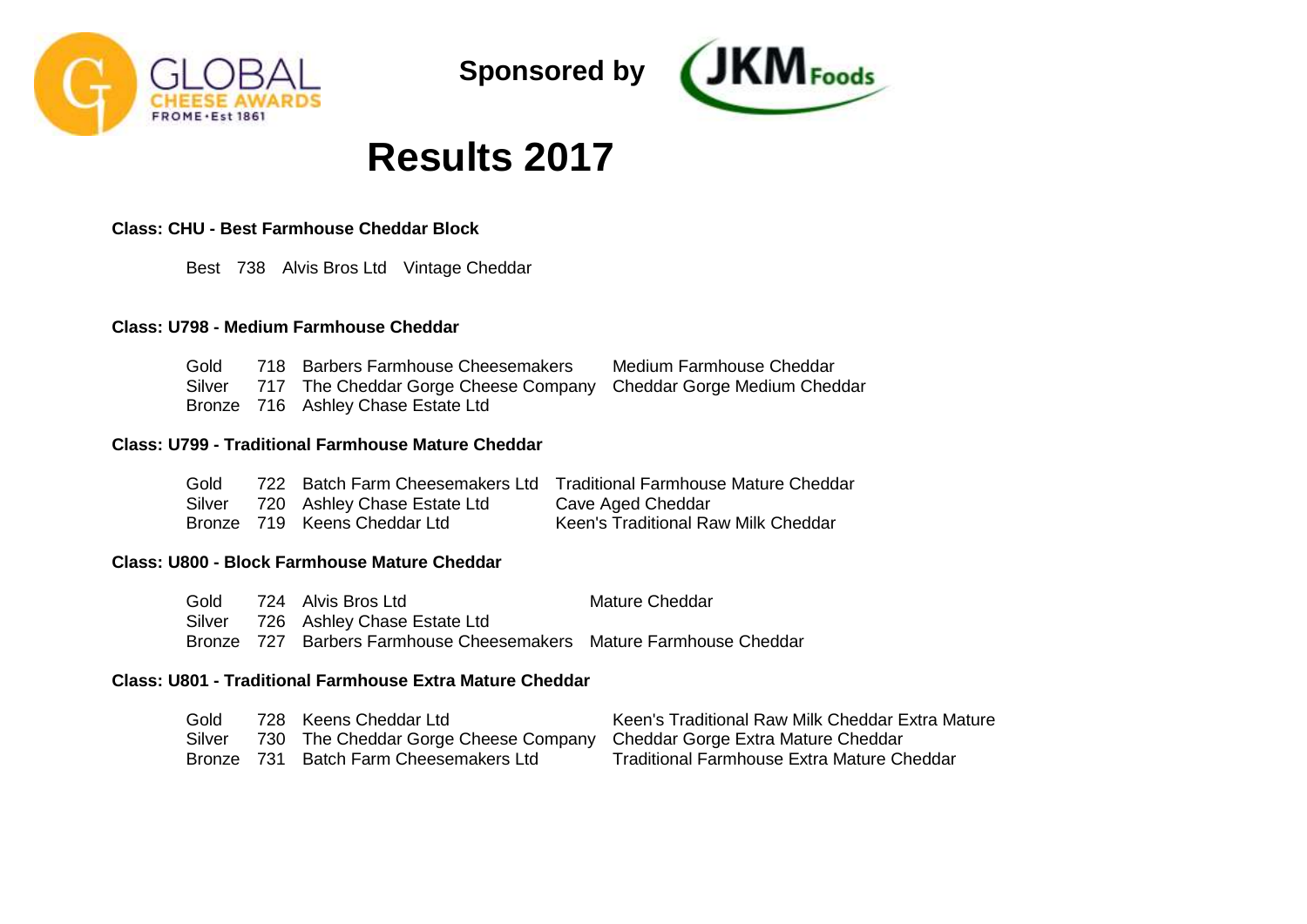



# **Results 2017**

# **Class: U802 - Block Farmhouse Extra Mature Cheddar**

| Gold   | 733 Ashley Chase Estate Ltd | Extra Mature Farmhouse Cheddar                                                     |
|--------|-----------------------------|------------------------------------------------------------------------------------|
| Silver |                             | 734 Barbers Farmhouse Cheesemakers Wyke Farms Farmhouse Block Extra Mature Cheddar |
|        | Bronze 732 Wyke Farms Ltd   |                                                                                    |

## **Class: U803 - Vintage Farmhouse Cheddar Traditional**

| Gold   | 736 Ashley Chase Estate Ltd | Cave Aged Cheddar                                                            |
|--------|-----------------------------|------------------------------------------------------------------------------|
| Silver | 735 Keens Cheddar Ltd       | Keen's Traditional Raw Milk Vintage Cheddar                                  |
|        |                             | Bronze 737 Batch Farm Cheesemakers Ltd Traditional Farmhouse Vintage Cheddar |

## **Class: U804 - Vintage Farmhouse Cheddar - Block**

| Gold   | 738 Alvis Bros Ltd                                                  | Vintage Cheddar                            |
|--------|---------------------------------------------------------------------|--------------------------------------------|
| Silver | 739 Wyke Farms Ltd                                                  | Wyke Farms Block Farmhouse Vintage Cheddar |
|        | Bronze 741 Barbers Farmhouse Cheesemakers Vintage Farmhouse Cheddar |                                            |

## **Class: CHV - Best UK Creamey Cheddar**

Best 815 Arla Foods - Taw Valley Creamery Vintage Cheddar

## **Class: V805 - Mild Cheddar - White**

Gold Silver 743 Dairy Crest Ltd (Davidstow) Bronze 744 Dairy Crest Ltd (Davidstow)748 Arla Foods Llandyrnog Creamery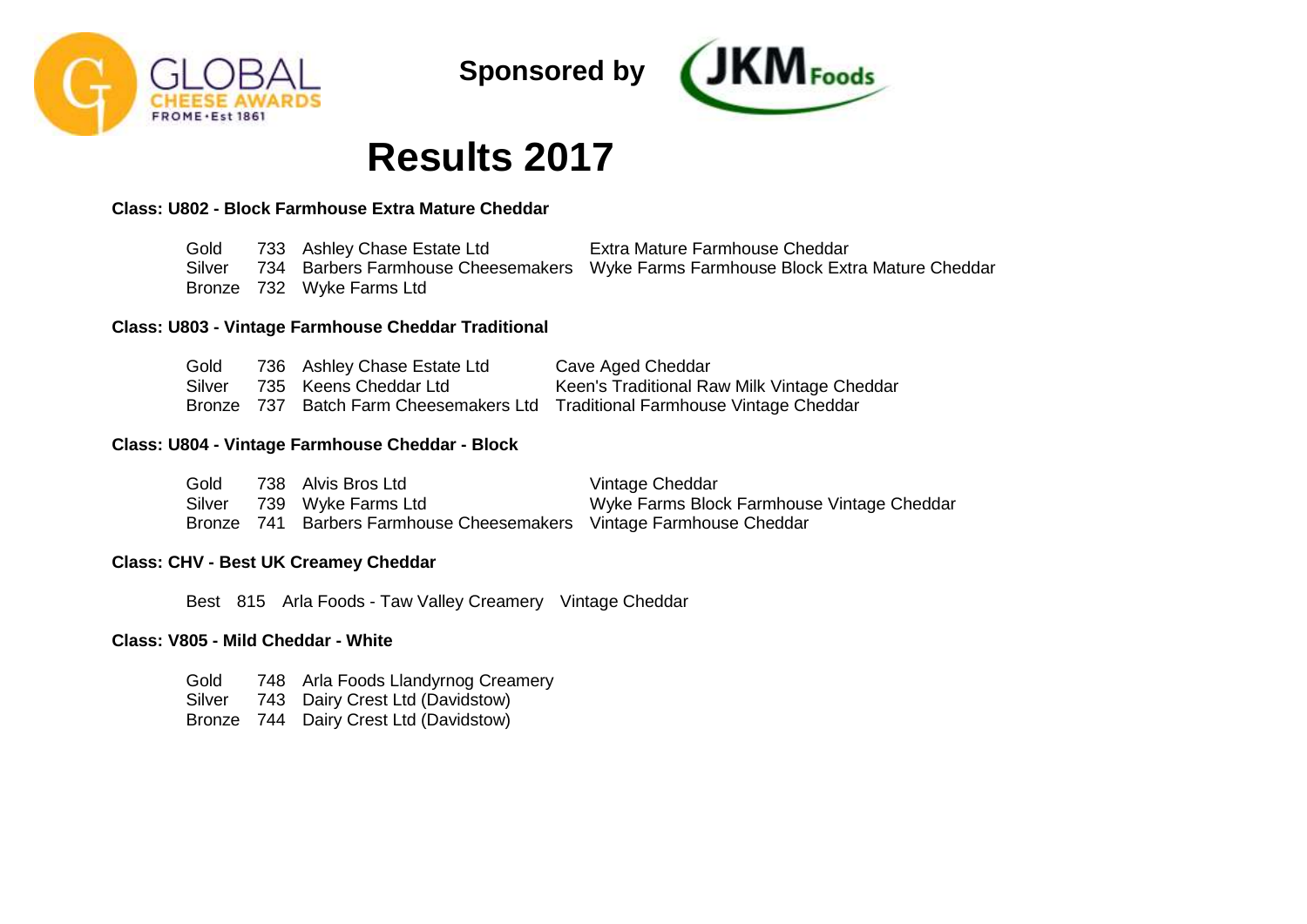



# **Results 2017**

**Class: V806 - Mild Cheddar - Coloured**

| Gold   | 751 Arla Foods - Taw Valley Creamery Mild Cheddar - Coloured     |  |
|--------|------------------------------------------------------------------|--|
| Silver | 752 Arla Foods - Taw Valley Creamery Mild Cheddar - Coloured     |  |
|        | Bronze 750 Arla Foods (Lockerbie Creamery) MILD COLOURED CHEDDAR |  |

## **Class: V807 - Medium Cheddar**

| Gold | 760 Belton Cheese Ltd                       | <b>Medium Cheddar</b> |
|------|---------------------------------------------|-----------------------|
|      | Silver 755 Dairy Crest Ltd (Davidstow)      |                       |
|      | Bronze 757 Arla Foods - Taw Valley Creamery |                       |

# **Class: V808 - Mature Cheddar - White**

| Gold   | 764 Dairy Crest Ltd (Davidstow)                          | Mature Cheddar - White |
|--------|----------------------------------------------------------|------------------------|
| Silver | 768 Arla Foods - Taw Valley Creamery Mature Cheddar      |                        |
| Bronze | 763 First Milk Aspatria                                  |                        |
|        | Very Highly Commended 777 Arla Foods Llandyrnog Creamery |                        |

# **Class: V809 - Mature Cheddar - Coloured**

| Gold | 780 Arla Foods (Lockerbie Creamery) MATURE COLOURED CHEDDAR           |  |
|------|-----------------------------------------------------------------------|--|
|      | Silver 783 Arla Foods - Taw Valley Creamery Mature Cheddar - Coloured |  |
|      | Bronze 782 Arla Foods - Taw Valley Creamery Mature Cheddar - Coloured |  |

## **Class: V810 - Extra Mature Cheddar - White**

Gold Silver Bronze 798 Arla Foods Llandyrnog Creamery 797 Arla Foods - Taw Valley Creamery Extra Mature Cheddar801 Arla Foods Llandyrnog Creamery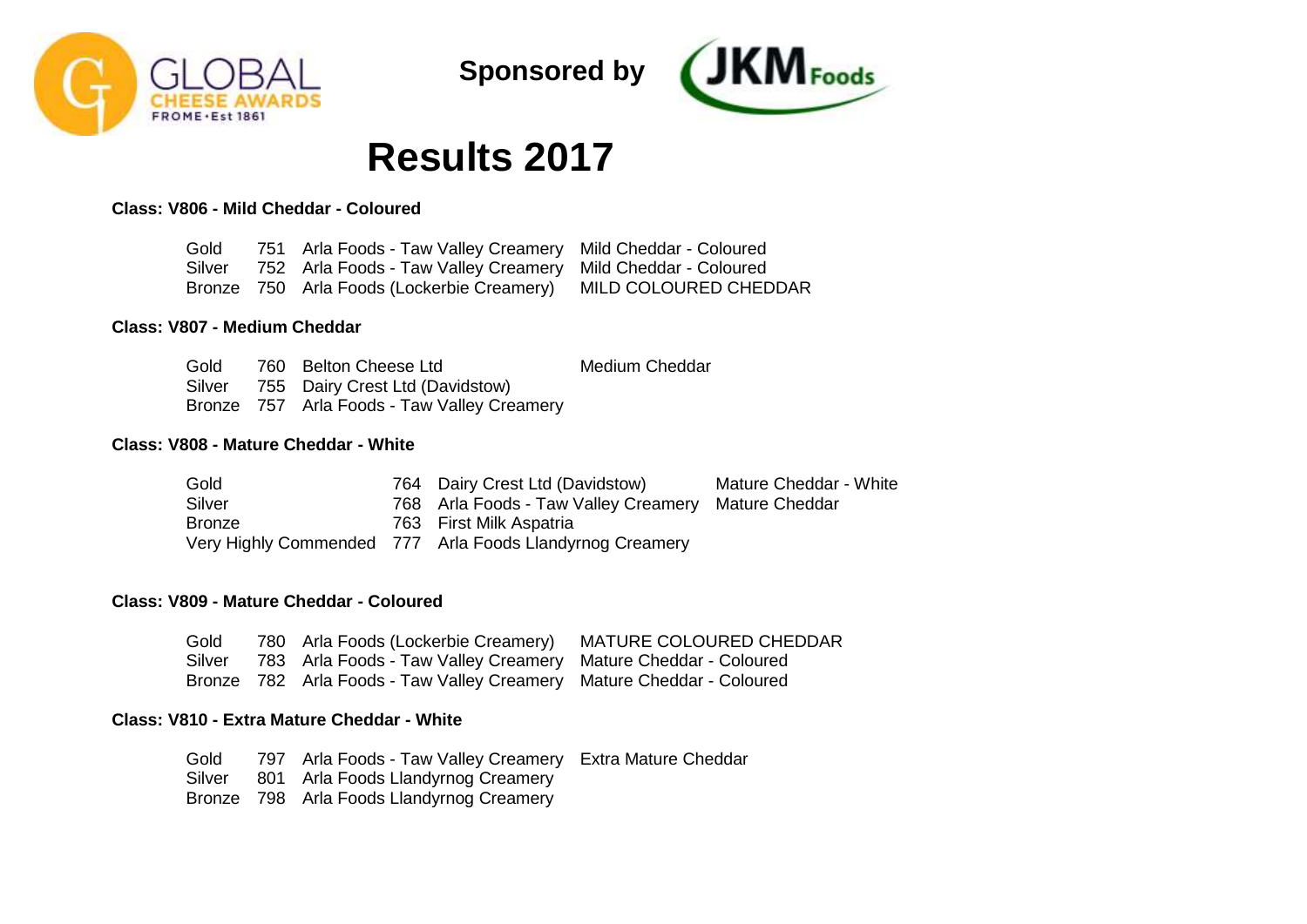



# **Results 2017**

# **Class: V811 - Extra Mature Cheddar - Coloured**

Gold Silver Bronze 807 South Caernarfon Creameries 806 Arla Foods (Lockerbie Creamery) EXRTA MATURE COLOURED CHEDDAR 805 Caledonian Cheese

#### **Class: V812 - Vintage Cheddar**

| Gold | 815 Arla Foods - Taw Valley Creamery                                 | Vintage Cheddar              |
|------|----------------------------------------------------------------------|------------------------------|
|      | Silver 808 First Milk Haverfordwest - Ornua Foods UK Vintage Cheddar |                              |
|      | Bronze 813 Arla Foods (Lockerbie Creamery)                           | <b>VINTAGE WHITE CHEDDAR</b> |

#### **Class: CHW - Best Open Cheddar**

Best 837 Dairy Crest Ltd (Davidstow)

# **Class: W813 - Mild Cheddar**

Gold Silver 1112 Ornua Bronze 823 Omsco 828 Arla Foods - Taw Valley Creamery Mild Cheddar - White Mild Cheddar - 1031 Kingdom Organic Cheese

### **Class: W814 - Medium Cheddar**

Gold Silver Bronze 833 Arla Foods - Taw Valley Creamery 834 Arla Foods Llandyrnog Creamery 835 Arla Foods Llandyrnog Creamery Medium Cheddar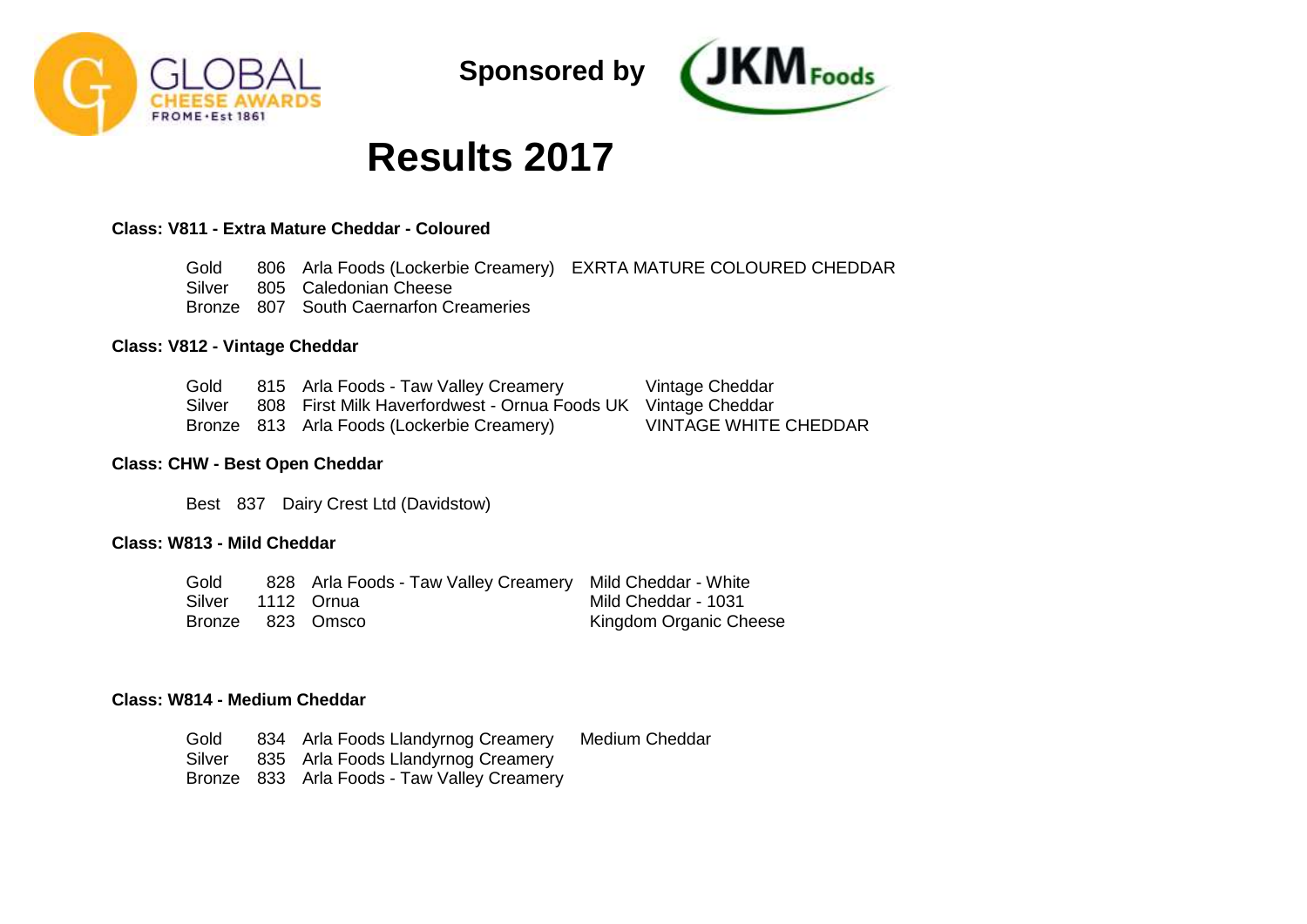



# **Results 2017**

# **Class: W815 - Mature Cheddar**

Gold Silver 849 Arla Foods Llandyrnog Creamery Bronze 847 Arla Foods Llandyrnog Creamery 837 Dairy Crest Ltd (Davidstow)

# **Class: W816 - Extra Mature Cheddar**

| Gold   | 864 Arla Foods Llandyrnog Creamery               |
|--------|--------------------------------------------------|
| Silver | 861 Arla Foods Llandyrnog Creamery               |
|        | Highly Commended 854 Dairy Crest Ltd (Davidstow) |
| Bronze | 853 Caledonian Cheese                            |

### **Class: W817 - Vintage Cheddar**

| Gold | 879 Arla Foods Llandyrnog Creamery VINTAGE WHITE CHEDDAR |  |
|------|----------------------------------------------------------|--|
|      | Silver 878 Arla Foods Llandyrnog Creamery                |  |
|      | Bronze 871 Arla Foods (Lockerbie Creamery)               |  |

# **Class: X818 - Mild Cheddar**

Gold 880 Fromagerie L'Ancetre Inc. L'Ancetre Organic Mild Cheddar

## **Class: X819 - Medium Cheddar**

Gold 882 Fromagerie L'Ancetre Inc. L'Ancetre Organic Medium Cheddar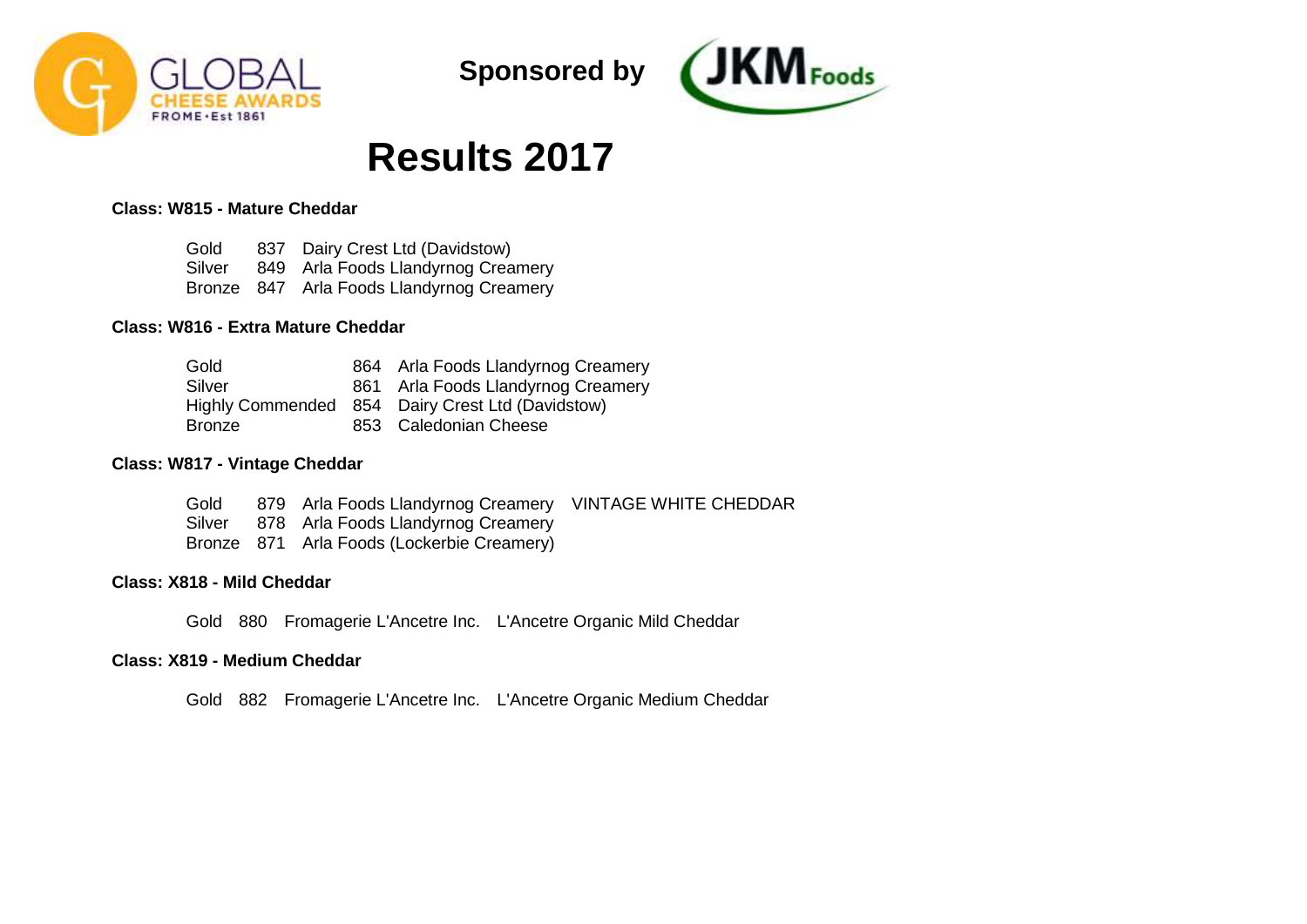



# **Results 2017**

# **Class: X820 - Mature Cheddar**

| Gold   | 885 Fromagerie L'Ancetre Inc.           | L'Ancetre Organic Old Cheddar |
|--------|-----------------------------------------|-------------------------------|
| Silver | 886 Dairygold Food Ingredients (UK) Ltd |                               |
|        | Bronze 884 Carbery Group                | Mature White Cheddar          |

### **Class: X821 - Extra Mature Cheddar**

| Gold   | 888 Carbery Group                       | Extra Mature White Cheddar            |
|--------|-----------------------------------------|---------------------------------------|
| Silver | 890 Dairygold Food Ingredients (UK) Ltd |                                       |
|        | Bronze 889 Fromagerie L'Ancetre Inc.    | L'Ancetre Organic Extra Sharp Cheddar |

### **Class: 822 - David Brewer Salver for the Best Presented Cheese**

| Gold   |                                        | 893 Arla Foods - Taw Valley Creamery David Brewer Salver for the Best Presented Cheese |
|--------|----------------------------------------|----------------------------------------------------------------------------------------|
| Silver | 897 Bath Soft Cheese                   | Organic Cows/Soft/Bath Soft cheese                                                     |
|        | Bronze 891 Dairy Crest Ltd (Davidstow) |                                                                                        |

### **Class: 824 – House Holders' Choice**

Gold Silver 905 Dairy Crest Ltd (Davidstow) Bronze 906 907 Wyke Farms Heart Shaped Vintage Organic Cheddar

# **Class: 825 – Children's Choice**

|  | Gold 914 Norseland Minions Cheddar                       |
|--|----------------------------------------------------------|
|  | Silver 912 Godminster Godminster Vintage Organic Cheddar |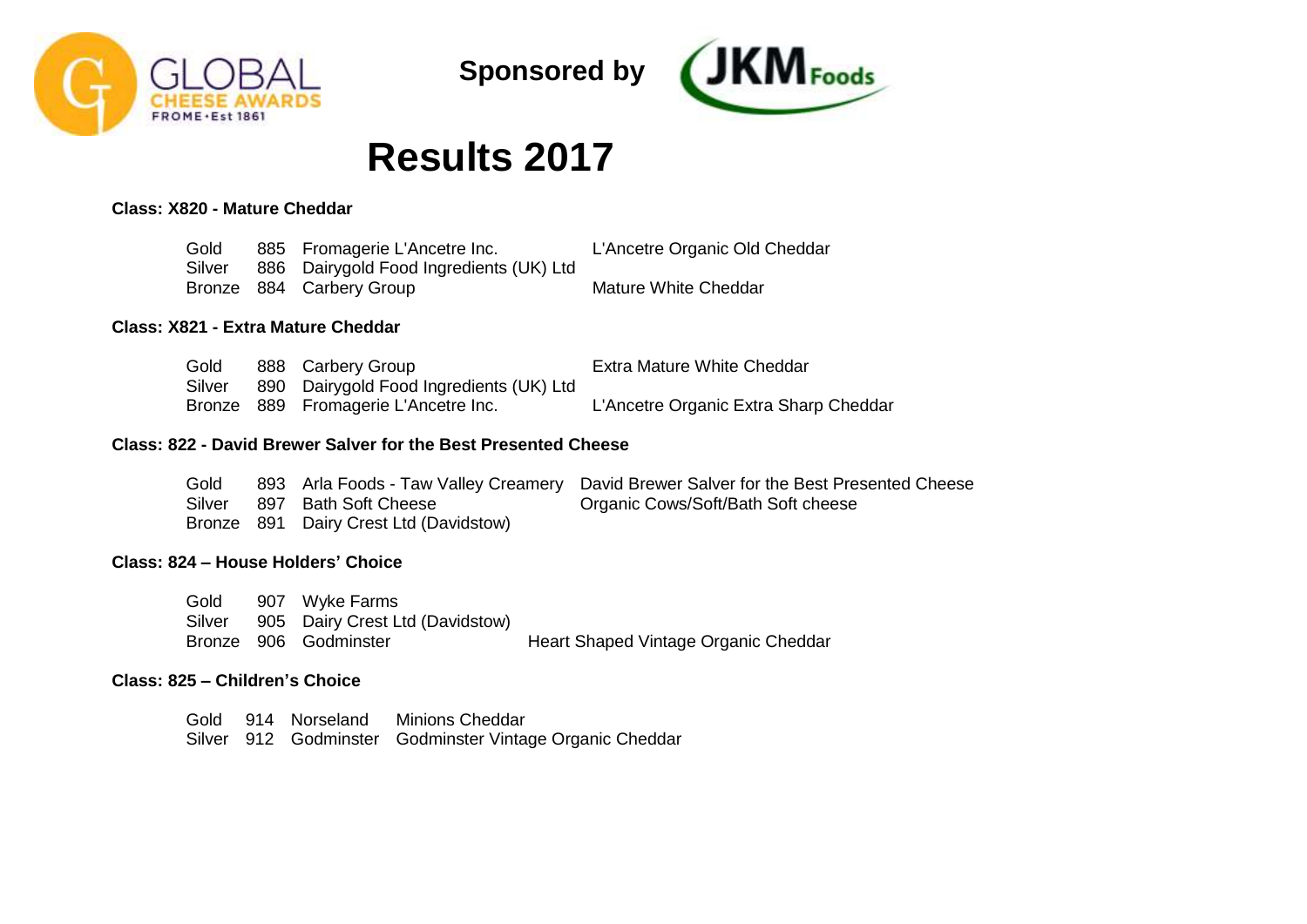



# **Results 2017**

# **Class: 827 - Best Cheese Board displayed on a board 18` x 12`**

Gold 922 Batch Farm Cheesemakers Ltd Best Cheese Board

# **Class: 828 - Design the Best Wedding Cake from Cheese**

| Gold   | 923 Godminster       | <b>Godminster Wedding Cake</b>                                       |
|--------|----------------------|----------------------------------------------------------------------|
| Silver | 926 Bath Soft Cheese | Variety of cows milk/organic/Kelston Mill Wedding Cake               |
|        |                      | Bronze 925 Batch Farm Cheesemakers Ltd Best Wedding Cake from Cheese |

### **Class: Z829 - Butter - Salted**

| Gold                | 930 Wyke Farms Ltd                    | <b>Best Salted Butter</b> |
|---------------------|---------------------------------------|---------------------------|
| Silver 928 Eurilait |                                       | Sel de Guerande Butter    |
|                     | Bronze 934 Biogranja Montesdeoca S.L. |                           |

#### **Class: Z830 - Butter - Unsalted**

Gold 935 Fromagerie L'Ancetre Inc. Silver 936 Biogranja Montesdeoca S.L. L'Ancetre Organic Unsalted Butter

#### **Class: Z831 - Butter - Salted Whey Cream Butter**

| Gold | 939 Wensleydale Creamery                                    | Yorkshire Butter                     |
|------|-------------------------------------------------------------|--------------------------------------|
|      | Silver 940 Barbers Farmhouse Cheesemakers Salted Whey Cream |                                      |
|      | Bronze 937 Wyke Farms Ltd                                   | <b>Best Salted Whey Cream Butter</b> |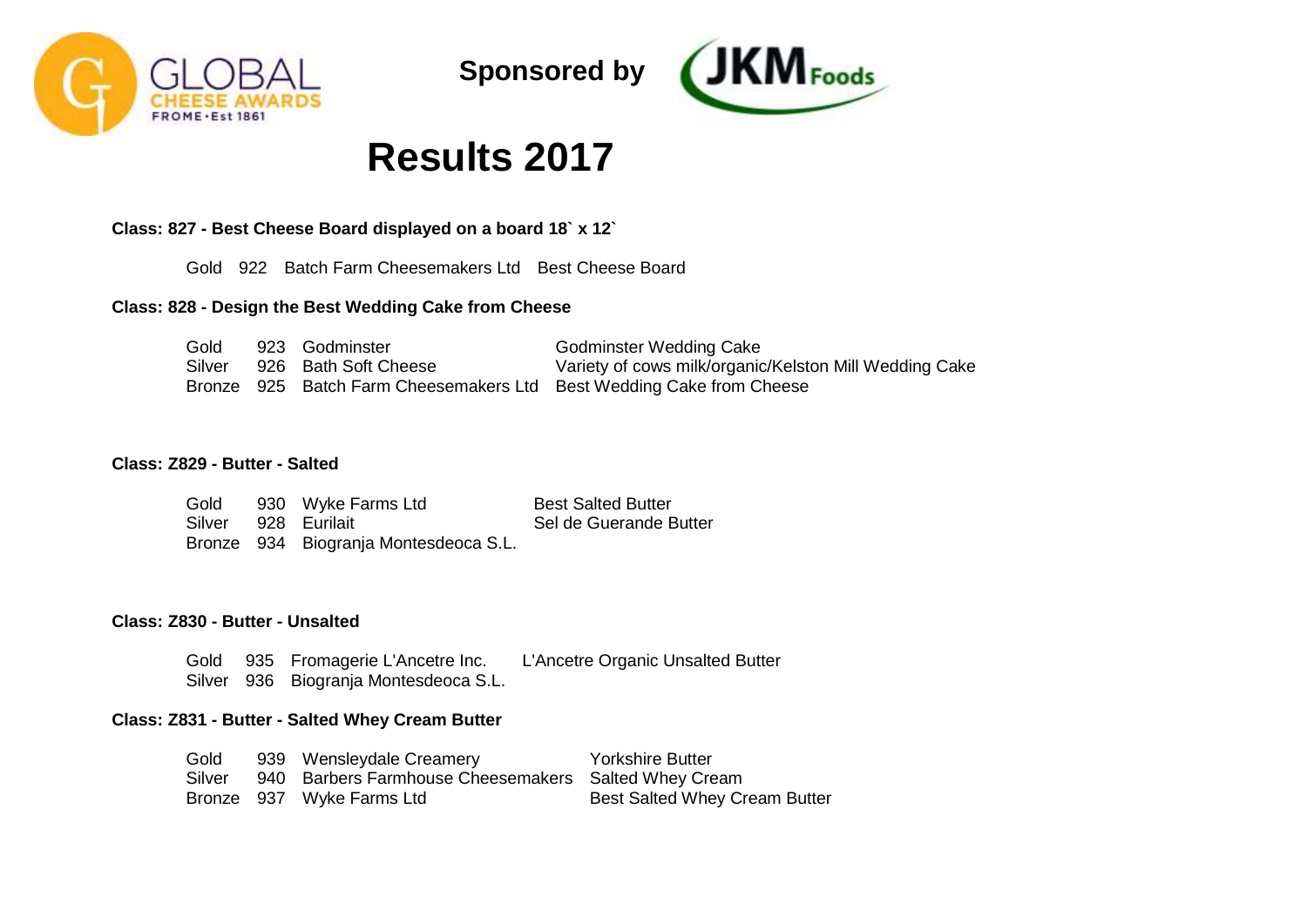



# **Results 2017**

# **Class: Z832 - 250gm Salted Butter in Branded Packaging**

| Gold |                                      | 946 South Caernarfon Creameries Best 250 gm Salted Butter in Retail Packaging |
|------|--------------------------------------|-------------------------------------------------------------------------------|
|      | Silver 943 Wyke Farms Ltd            | L'Ancetre Organic Salted Butter                                               |
|      | Bronze 945 Fromagerie L'Ancetre Inc. |                                                                               |

### **Class: 834 - Yogurt - Natural**

| Gold   | 949 Aegean Heritage Limited           | Authentic Greek Yogurt - 10% Fat |
|--------|---------------------------------------|----------------------------------|
| Silver | 948 Aegean Heritage Limited           | Authentic Greek Yogurt 0% Fat    |
|        | Bronze 952 Biogrania Montesdeoca S.L. |                                  |

### **Class: 835 - Yoghurt Flavoured**

| Gold   |  | 953 Aegean Heritage Limited Authentic Greek Yogurt with Honey        |
|--------|--|----------------------------------------------------------------------|
| Silver |  | 959 Wensleydale Creamery Yorkshire Yogurt - Strawberry & Raspberry   |
|        |  | Bronze 958 Wensleydale Creamery Yorkshire Yogurt - Rhubarb & Vanilla |

# **Class: 836 - Farmhouse Mature Cheddar**

Gold 961 The Co-Operative Co-op Somerset Farmhouse Mature Cheddar

# **Class: 837 - Farmhouse Extra Mature Cheddar**

Gold 963 ASDA Asda Extra Special Wyke Farm Strong and Complex Extra Mature

### **Class: 839 - Creamery Mild Cheddar**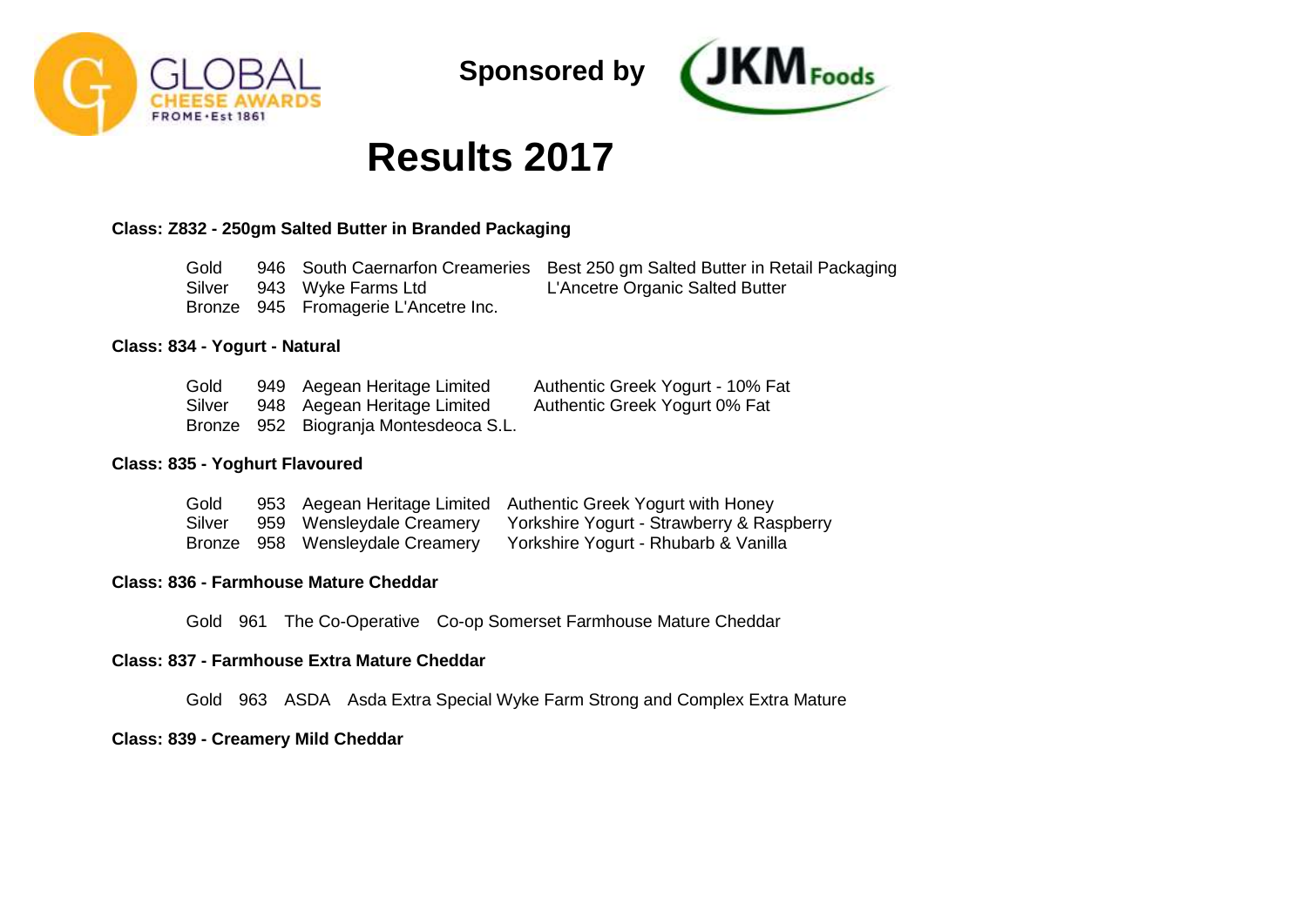



# **Results 2017**

Gold Silver Bronze 965 Booker Wholesale Chef's Larder British Mild Cheddar 5kg 967 ASDA 966 ASDA Asda British Mild Coloured Asda British Mild

### **Class: 841 - Creamery Extra Mature Cheddar**

Gold 974 ASDA Silver 971 Booker Wholesale Chef's Larder Premium Llandynrog Extra Mature Cheddar 1kg Asda Scottish Extra Mature

### **Class: 842 - Creamery Vintage Cheddar**

Gold 977 ASDA Asda Extra Special Wyke Farm Intense & Complex Vintage Reserve

# **Class: 844 - Blue Vein Cheese - Non UK**

| Gold            | 984 ASDA                                    | Asda Extra Special Vernieres Roquefort |
|-----------------|---------------------------------------------|----------------------------------------|
|                 | Silver 980 The Co-Operative Co-op Cambozola |                                        |
| Bronze 982 ASDA |                                             | Asda Extra Special Gorgonzola          |

## **Class: 845 - Blue Cheese of Exhibitors Choice**

| Gold                      |                                      | 985 The Co-Operative Irrisistible Blachsticks White |
|---------------------------|--------------------------------------|-----------------------------------------------------|
| Silver                    |                                      | 986 The Co-Operative Irresistile Blue Stilton       |
| Highly Commended 993 ASDA |                                      | Asda Extra Special Butlers Farmhouse Blue           |
| Bronze                    | 987 The Co-Operative Co-op Cambozola |                                                     |

#### **Class: 846 - Speciality West Country (Non Blue)**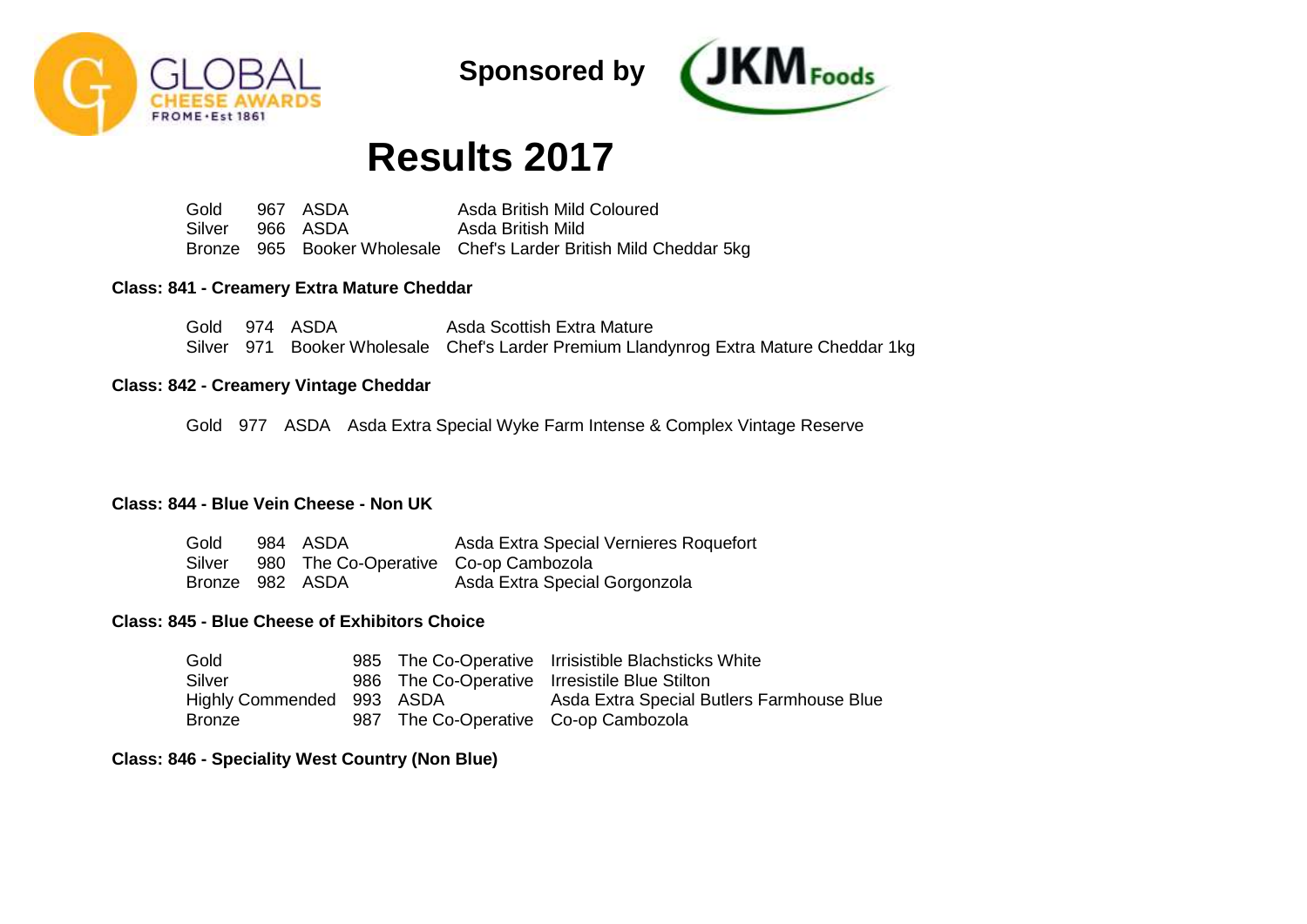



# **Results 2017**

Gold Silver Bronze 996 The Co-Operative Co-op Somerset Brie 994 The Co-Operative Irresistible Somerset Vintage Cheddar 997 ASDA Asda Extra Special St Endellion Cornish Brie

### **Class: 847 - Speciality - Open - Cows Milk**

| Gold   | 1015 ASDA | Asda Extra Special Burrata Mozzarella                              |
|--------|-----------|--------------------------------------------------------------------|
| Silver |           | 1005 The Co-Operative Irrisistible Parmigiano Reggiano             |
|        |           | Bronze 1000 The Co-Operative Irresistible Somerset Vintage Cheddar |

# **Class: 848 - Speciality - Open - Goats/Sheep Milk**

| Gold 1021 ASDA   |                                        | Asda French Soft Goats Cheese |
|------------------|----------------------------------------|-------------------------------|
| Silver           | 1017 The Co-Operative Co-op Greek Feta |                               |
| Bronze 1018 ASDA |                                        | Asda Extra Special Manchego   |

### **Class: 849 - Cheese with 100% Goats Milk**

|                  |  | Gold 1023 The Co-Operative Co-op Goat Cheese 65g        |
|------------------|--|---------------------------------------------------------|
| Silver 1027 ASDA |  | Asda Hard Goats Cheese                                  |
|                  |  | Bronze 1024 The Co-Operative Co-op Goat Cheese Log 125g |

#### **Class: 850 - Cheese with 100% Sheeps Milk**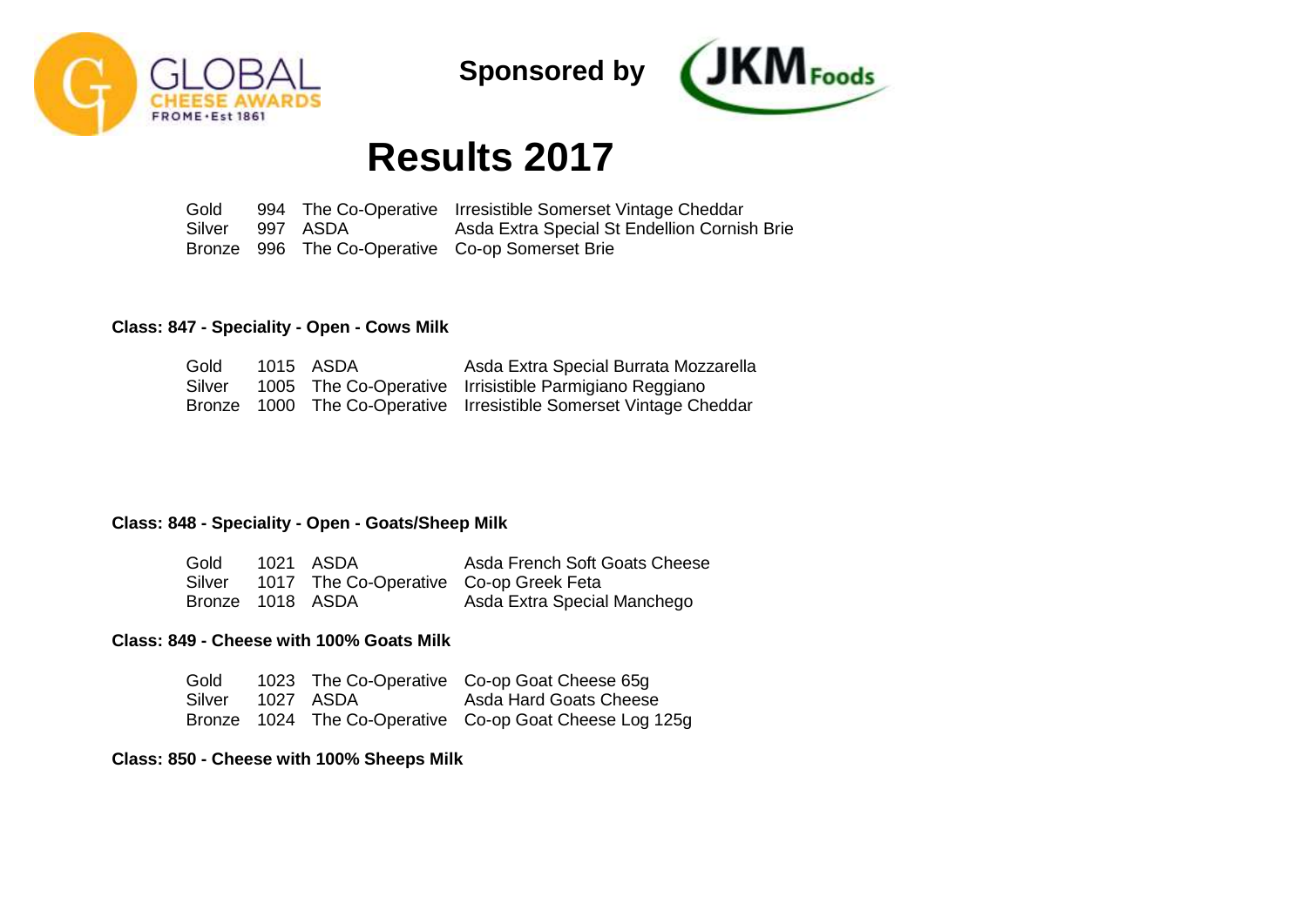



# **Results 2017**

Gold Silver Bronze 1031 The Co-Operative Irresistible Manchego 1033 ASDA 1032 The Co-Operative Irrisistible Greek Feta Asda Extra Special Manchego

#### **Class: 851 - Cheese with Additives - Sweet**

|  | Gold 1036 ASDA Asda Wensleydale with Cranberry                    |
|--|-------------------------------------------------------------------|
|  | Silver 1037 ASDA Asda British Wensleydale with Apricot            |
|  | Bronze 1039 ASDA Asda 50% Less Fat Sweet Chilli Light Soft Cheese |

#### **Class: 852 - Cheese with Additives - Savoury**

|  | Gold 1047 ASDA Asda Halloumi Cheese with Chilli              |
|--|--------------------------------------------------------------|
|  | Silver 1044 ASDA Asda French Garlic & Herb Roule             |
|  | Bronze 1048 ASDA Asda Cheddar with Pickled Onions and Chives |

# **Class: 854 - Reduced Fat Cheese**

| Gold             |               | 1052 Booker Wholesale Chef's Larder Lighter Mature Cheese 2.5kg |
|------------------|---------------|-----------------------------------------------------------------|
| Silver           | - 1053 - ASDA | Asda 30% Less Fat Mild Light Cheese                             |
| Bronze 1056 ASDA |               | Asda 30% Less Fat Extra Mature Light Cheese                     |

## **Class: 855 - Hard Territorials - Red Leicester, Double Gloucester, Derby**

Gold 1061 ASDA Asda Red Leicester Silver 1062 ASDA Asda Double Gloucester

### **Class: 856 - Crumbly Territorials - Cheshire, Lancashire, Wensleydale, Caerphilly**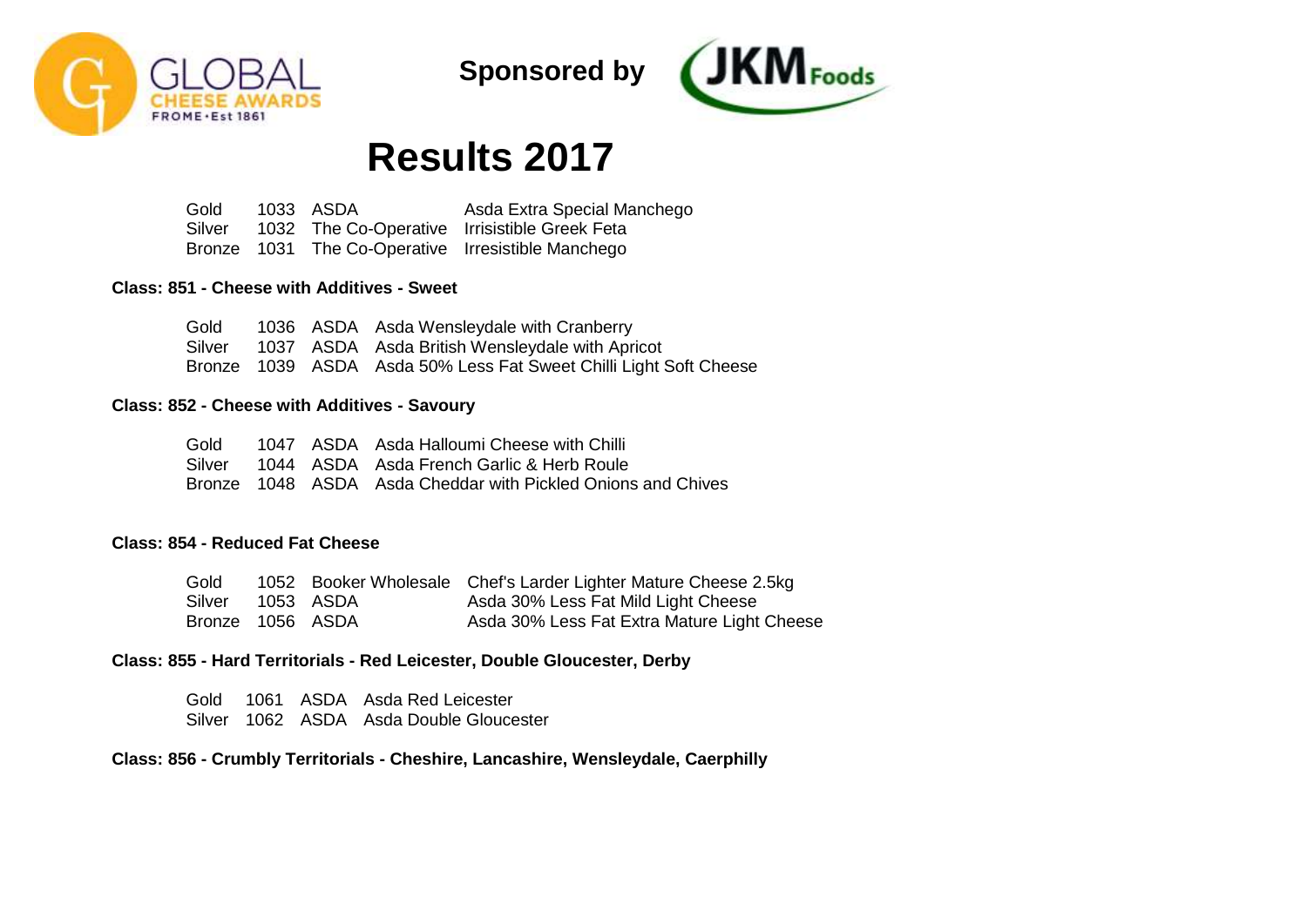



# **Results 2017**

Gold Silver Bronze 1067 The Co-Operative Co-op White Cheshire 1071 ASDA 1068 The Co-Operative Co-op Caerphilly Asda White Cheshire

#### **Class: 858 - Butter - Salted**

|  | Gold 1081 ASDA Asda Extra Special Somerset Farmhouse Butter |
|--|-------------------------------------------------------------|
|  | Silver 1083 ASDA Asda British Salted Butter                 |
|  | Bronze 1082 ASDA Asda Organic Slightly Salted Butter        |

#### **Class: 860 - Natural Yogurt**

| Gold          |  | 1085 ASDA Asda Greek Style Natural Yoghurt               |
|---------------|--|----------------------------------------------------------|
| Silver        |  | 1089 ASDA Asda Fat Free Greek Style Natural Yoghurt      |
| <b>Bronze</b> |  | 1087 ASDA Asda Low Fat Natural Yoghurt                   |
|               |  | Very Highly Commended 1086 ASDA Asda Natural Set Yoghurt |

### **Class: 861 - Fruit Yogurt**

Gold Silver Bronze 1094 ASDA Asda Extra Special Champagne Rhubarb West Country Yoghurt 1096 ASDA Asda Extra Special Lemon Curd West Country Yoghurt 1090 ASDA Asda Extra Special Raspberry West Country Yoghurt

#### **Class: 864 - Double Cream**

Gold 1099 ASDA Asda Fresh British Double Cream Silver 1100 ASDA Asda Fresh British Extra Thick Double Cream

#### **Class: 865 - Mature Cheddar**